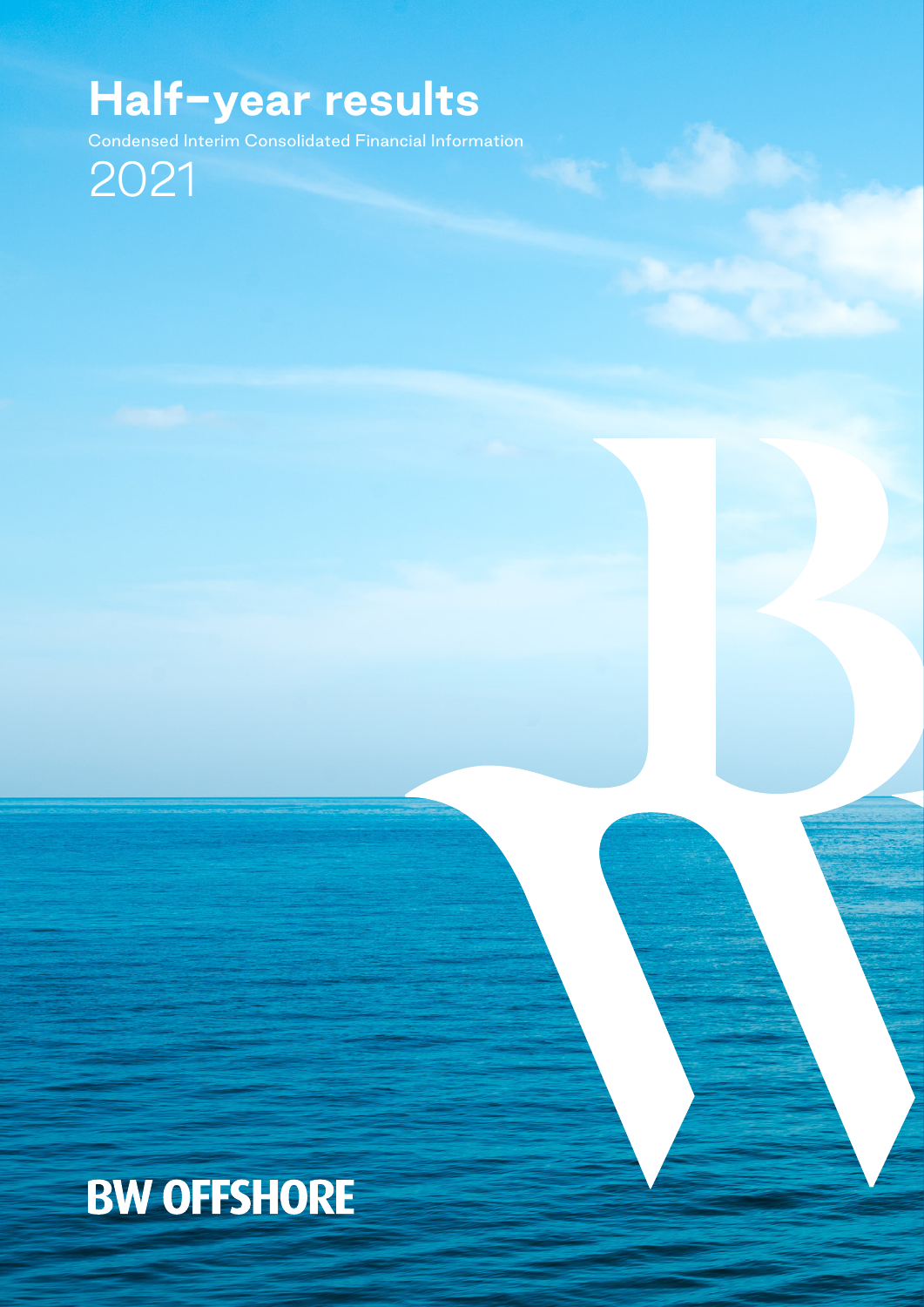# BW Offshore First half-year results

### **HIGHLIGHTS**

- EBITDA of USD 201.9 million and operating cashflow of USD 204.9 million for the first half-year
- Established renewable energy business with the successful creation and Euronext Growth listing of offshore floating wind specialist BW Ideol
- Signed USD 4.6 billion, 15-year firm FPSO Services contract for Barossa FPSO with Santos
- Recycling of FPSO Berge Helene in April in compliance with Hong Kong convention
- Quarterly dividend of USD 0.035 per share
- Equity ratio of 39.9% and USD 279.7 million in available liquidity at 30 June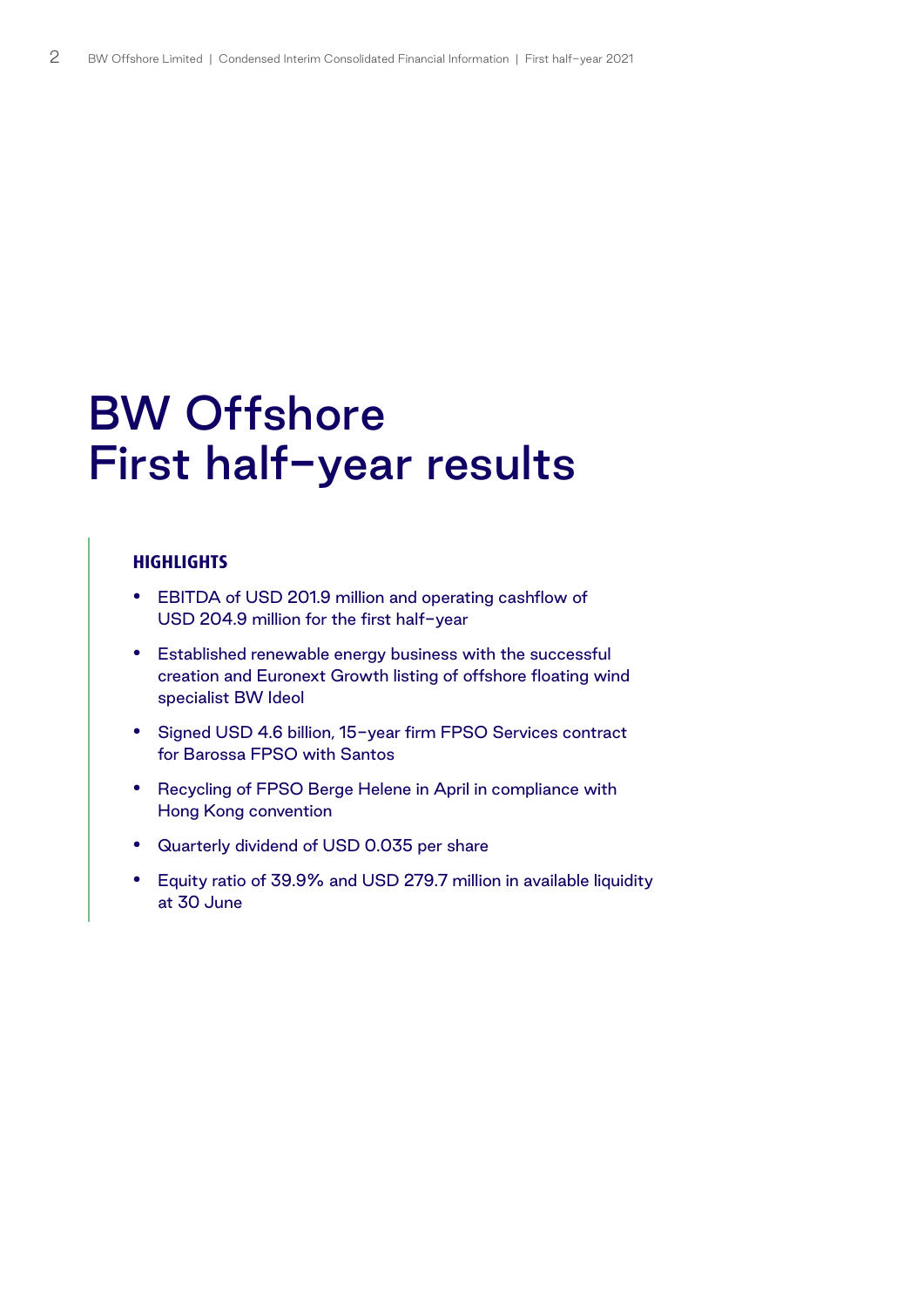#### **FINANCIALS**

EBITDA for the period was USD 201.9 million (USD 246.1 million)<sup>1)</sup>. The decrease in EBITDA was mainly driven by demobilisation of Cidade de São Vicente in March 2021 and reduced revenue related to variation orders compared to the same period of 2020. BW Ideol, which is consolidated in the accounts, impacted Group EBITDA negatively with USD 4.7 million for the period.

Depreciation was USD 131.0 million (USD 157.9 million). The decrease of USD 26.9 million was mainly related to impairment of USD 233.1 million in the first half-year 2020 and revised amortisation schedules for certain vessels.

Operating profit for the first half-year was USD 64.6 million (operating loss of USD 145.7 million). The loss in the first halfyear 2020 was mainly related to impairment on the fleet.

Net financial expense was USD 9.0 million (USD 106.6 million). During first-half 2020, mark-to-market values for both cross-currency interest rate swaps and interest rate swaps were significantly reduced due to lower USD swap rates and a strengthening of the US Dollar against other currencies amid high market volatility.

BW Offshore has tax losses carried forward in Australia as a result of a previous operation linked to the acquisition of Prosafe Production. This tax loss has previously not been on the balance sheet as the Company has had no operation in Australia in recent years. With the signing of Barossa project, it is anticipated that this tax loss can be utilised and consequently a deferred tax asset of USD 48.8 million was recognised in the first half of 2021 resulting in a net tax income of USD 33.9 million for the same period.

Net profit for the first half-year was USD 103.1 million, compared to net loss of USD 243.9 million in the first half-year of 2020.

Total equity at 30 June 2021 was USD 1,103.7 million (USD 1,004.5 million). The equity ratio was 39.9% (35.8%) at the end of the first half-year.

As of 30 June 2021, net interest-bearing debt was USD 854.4 million at 30 June 2021 (USD 1,015.4 million). Total available liquidity amounted to USD 279.7 million (excluding any liquidity in BW Ideol).

Net cash inflow from operating activities was USD 204.9 million (USD 215.1 million) in the first half-year. Net cash outflow on investment activities was USD 111.4 million (USD 132.0 million including discontinued operation). Investments were mainly related to capital expenditures for the Barossa project and the investments in BW Ideol. Net cash outflow from financing activities was USD 30.5 million (USD 127.3 million).

#### **FPSO OPERATIONS**

The FPSO fleet of 10 operating units continued to deliver stable uptime for the six-month period with an average commercial uptime for the fleet of 98.1% (98.4%). Commercial uptime was impacted by the accident on Espoir Ivoirien and a planned shutdown on Yùum K'ak'Náab.

The Company's backlog amounts to approximately USD 6.8 billion of firm contracts (including the Barossa contract) and USD 8.1 billion when including probable contract extension options.

In January, the contract for Abo FPSO was extended until the end of 2021, with options until the second quarter of 2023.

FPSO Polvo reached end of contract in July 2021 and is currently undergoing decommissioning in Brazil while feasibility studies for BW Energy's Maromba project are being conducted.

Umuroa was disconnected from the Tui field offshore New Zealand according to plan in the beginning of May and the FPSO is currently in lay-up in Indonesia.

In April, BW Offshore completed the sale of Berge Helene for environmentally safe demolition and recycling in compliance with the Hong Kong Convention at Priya Blue shipyard in India. Grieg Green has been nominated as representative on site at the yard to monitor progress, compliance with environmental and safety regulations as well as proper application of the ship recycling plan.

On 10 January 2021, a tragic accident occurred onboard Espoir Ivoirien which resulted in two fatalities. The accident was caused by a leakage of hydrocarbons into a tank where work was being performed. A Change Programme has been initiated following the internal investigation to address underlying and systematic issues and apply lessons-learned across the organisation.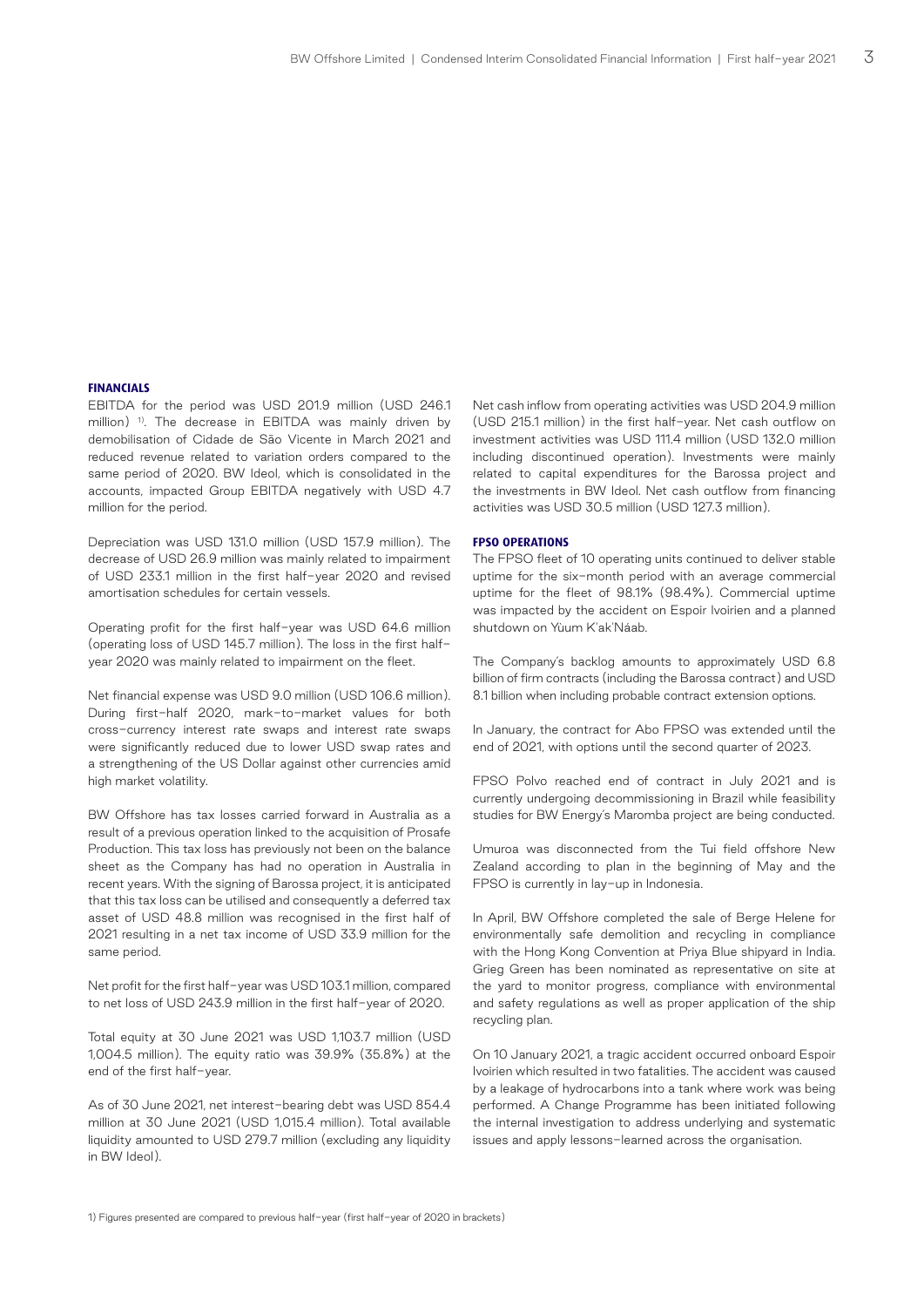BW Offshore has proactively taken steps to minimise risk of business interruptions due to the spread of the COVID-19 pandemic by implementing comprehensive procedures to safeguard people and operations and adhering to local public health advisory across all locations. The impact on operations has been limited through good risk management, planning and procedures, although there has been some impact on costs. A majority of the Company's offices have partial but increasing occupancy.

#### **FPSO PROJECTS**

In March 2021, BW Offshore signed an FPSO Services contract with Santos Ltd. for the Barossa gas field, located 300 kilometres offshore Darwin in Australia. The contract has a firm period of 15 years, with up to 10 years of options. The firm period contract value is USD 4.6 billion. The final investment decision (FID) for the project was made by Santos and its partners on 30 March 2021. Initial gas production from the FPSO is targeted for the first half of 2025. The FPSO project capex of around USD 2 billion will be financed by BW Offshore in combination with banks and equity partners, and approximately USD 1 billion in pre-payments during the construction period by the client.

Since FID, BW Offshore has secured key equipment packages and work-scope related to the FPSO hull, mooring and topside fabrication. Project execution is progressing to plan. The global offshore equipment and supplier market is currently experiencing a period of cost inflation. BW Offshore has locked in a substantial part of the planned third-party deliveries at an early stage. The Company is actively working to mitigate any impact on equipment packages and work scope still outstanding.

The debt and equity financing for the Barossa project is near complete with a syndicate of international project finance banks providing a 14-year USD 1.15 billion combined construction and long-term debt financing. BW Offshore and international infrastructure equity partners will contribute 51% and 49% of the USD 240 million project equity, respectively.

#### **OFFSHORE FLOATING WIND**

BW Offshore is committed to contributing to the energy transition by developing clean energy production solutions, applying its offshore engineering and operations capabilities to drive future value creation.

In the first half of 2021, the Company executed on this strategy by investing in Ideol S.A, a global pure player in floating offshore wind, and jointly creating BW Ideol as a renewable energy company with market-leading capabilities based on in-house developed, proven technology and a well-established pipeline of projects. BW Ideol's mission is to create a sustainable future by using floating technology to unlock the vast potential of offshore wind. The Company was established on 15 March 2021 following the acquisition of Ideol S.A. and a private placement raising gross NOK 519.6 million of growth capital and subsequent listing on Euronext Growth Oslo on 18 March.

Throughout the first half of 2021, BW Ideol has continued to execute its dual-track strategy as a co-developer of offshore floating wind projects and as EPCI (engineering, procurement, construction and installation) contractor of floating offshore wind technology. Progress is reflected in several recent cooperation agreements and participation in tenders for commercial scale floating offshore wind projects, including the South of Brittany wind farm offshore France and ScotWind licensing round offshore Scotland.

Separately, BW Offshore also participates in the ScotWind tender in cooperation with the U.S. renewable energy and utility company Invenergy.

#### **CORPORATE MATTERS**

The Board of Directors has declared a cash dividend of USD 0.035 per share. Shares will trade ex-dividend from 31 August 2021. Shareholders recorded in VPS following the close of trading on Oslo Børs on 1 September 2021 will be entitled to the distribution payable on or around 9 September 2021.

#### **OUTLOOK**

The majority of BW Offshore's fleet remains on contract with national and independent oil companies. The Company expects that the existing fleet will continue to generate significant cash flow in the time ahead. The firm FPSO contract backlog at end of June 2021 amounted to USD 6.8 billion when including the Barossa contract, an increase from USD 2.6 billion at 31 December 2020. When adding probable options, the backlog was USD 8.1 billion at the end of the second quarter.

The COVID-19 pandemic continues to affect operations and the market environment. Higher oil prices in 2021 are a sign of improved market fundamentals as distribution of vaccines accelerates and some nations are resuming more normal activity levels. However, the recent increase in infection due to the Delta variant of the virus has led to increased uncertainty.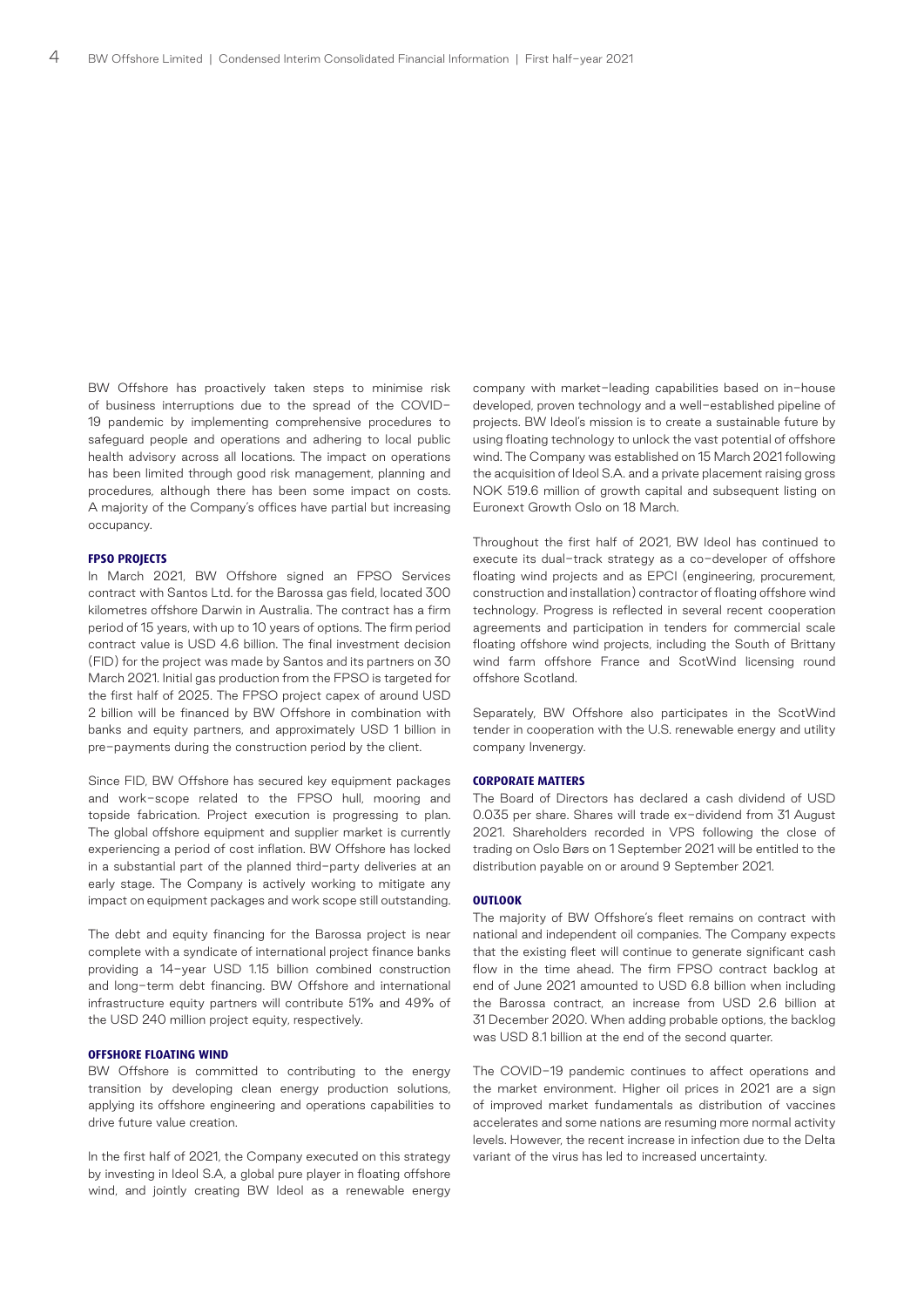The expectation is that the oil and gas industry will continue to focus on progressing long-term large field development initiatives with low break-even costs. BW Offshore maintains a selective approach to such opportunities, considering only a few high-end projects which can be developed in partnership with global infrastructure investors.

The Company will seek to optimise the current asset portfolio considering near-term market opportunities and the overall cost base. This includes potential divestment or recycling of units if FPSO redeployment opportunities do not materialise.

BW Ideol is the Company's vehicle for investment in floating offshore wind. The net proceeds from BW Ideol's private placement will predominantly be used to fund the development of the project pipeline, working capital requirements and for general corporate purposes.

BW Offshore has a robust financial position and is positioned to continue to deploy capital towards future accretive offshore energy projects and long-term value creation, and to provide growing returns to shareholders and a quarterly cash dividend.

Bermuda, 23 August 2021

*Sign.*  Mr. Andreas Sohmen-Pao Chairman

*Sign.*  Ms. Rebekka Glasser Herlofsen Director

*Sign.*  Mr. Maarten Scholten Director

*Sign.*  Mr. René Kofod-Olsen Director

*Sign.*  Mr. Carl K. Arnet Director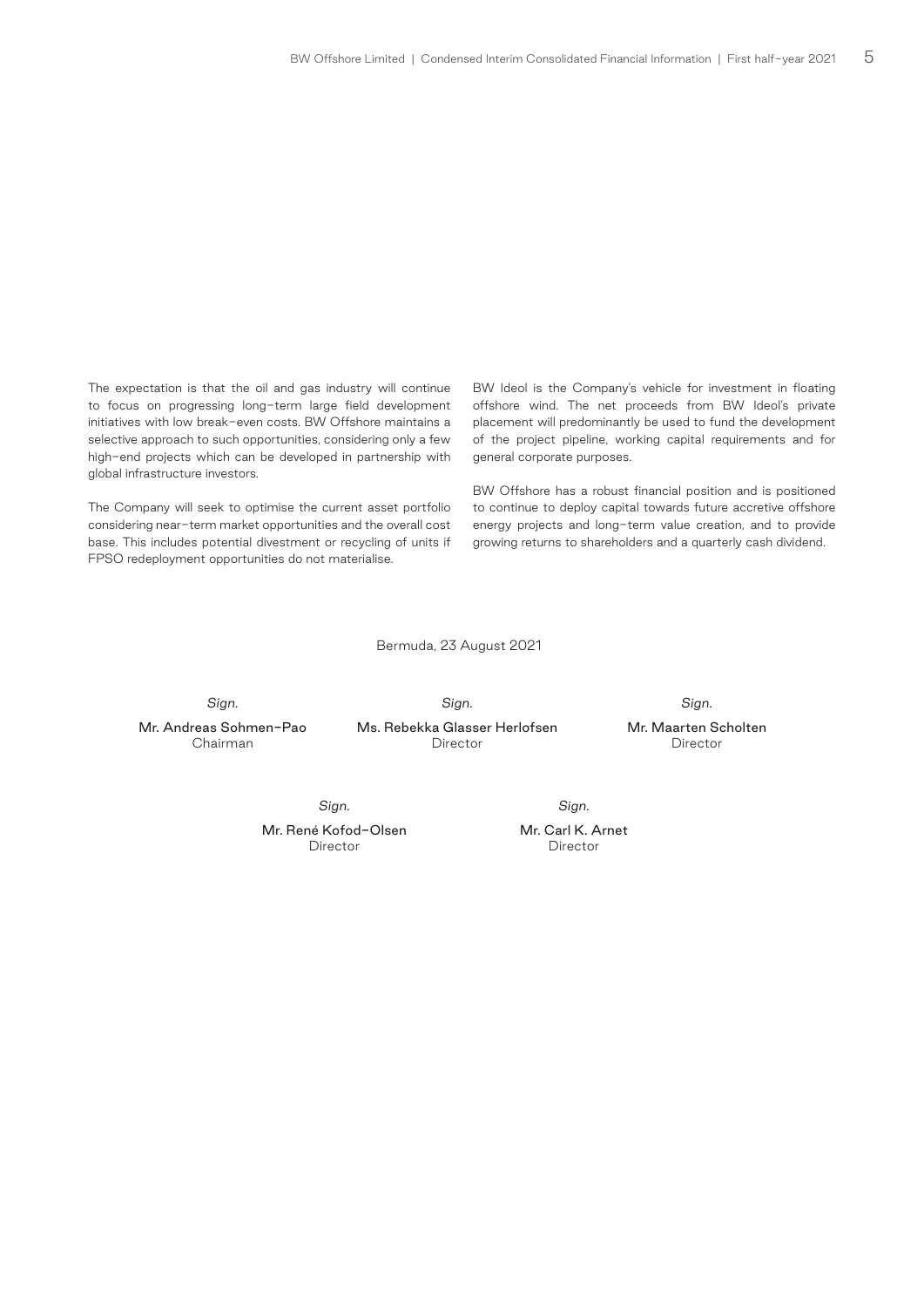# Declaration of the Board

We confirm to the best of our knowledge that the Condensed Interim Consolidated Financial Information for the six months ending 30 June 2021 has been prepared in accordance with IAS 34 "Interim Financial Reporting" and gives a true and fair view of BW Offshore Limited's consolidated assets, liabilities, financial position and income statement as a whole. We also confirm to the best of our knowledge that the Financial Summary includes a fair review of important events that arose during the first six months of 2021, and their impact on the Condensed Interim Consolidated Financial Information, and accounts properly for the principal risks and uncertainties for the remaining six months of the financial year, as well as major related parties' transactions.

Bermuda, 23 August 2021

*Sign.* 

Mr. Andreas Sohmen-Pao Chairman

*Sign.*  Ms. Rebekka Glasser Herlofsen Director

*Sign.* 

Mr. Maarten Scholten Director

*Sign.* 

Mr. René Kofod-Olsen Director

*Sign.* 

Mr. Carl K. Arnet Director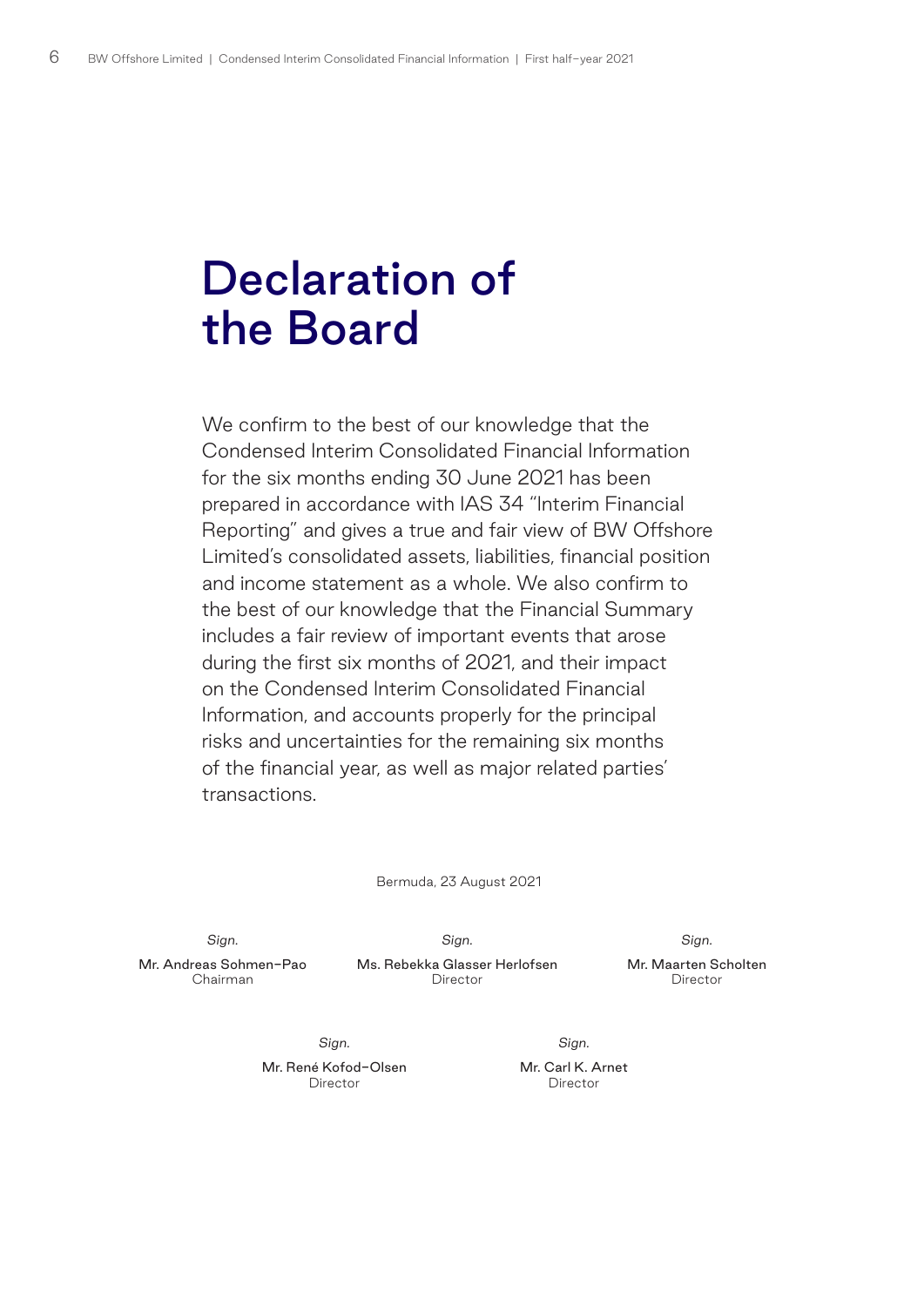# Condensed Consolidated Statement of Income

|                                                           | Notes          | 1H 2021 | 1H 2020           | FY 2020 |
|-----------------------------------------------------------|----------------|---------|-------------------|---------|
| Continuing operations                                     |                |         |                   |         |
| Revenues                                                  | $\overline{2}$ | 426.7   | 468.7             | 886.3   |
| Operating expenses                                        |                | (224.8) | (222.6)           | (450.2) |
| Operating profit /(loss) before depreciation/amortisation |                | 201.9   | 246.1             | 436.1   |
| Depreciation                                              | 4              | (131.0) | (157.9)           | (282.5) |
| Amortisation                                              | 5              | (2.2)   | (0.8)             | (1.5)   |
| Impairment vessels and other assets                       | 4              | (4.2)   | (233.1)           | (292.7) |
| Net gain/(loss) on sale of tangible fixed assets          |                | 0.1     | $\qquad \qquad -$ |         |
| Operating profit/(loss)                                   |                | 64.6    | (145.7)           | (140.6) |
|                                                           |                |         |                   |         |
| Interest income                                           |                | 0.1     | 0.5               | 0.5     |
| Interest expense                                          |                | (24.8)  | (33.0)            | (58.6)  |
| Gain/(loss) on financial instruments                      | 3              | 13.1    | (76.4)            | (44.9)  |
| Other financial items                                     |                | 2.6     | 2.3               | (12.7)  |
| Net financial income/(expense)                            |                | (9.0)   | (106.6)           | (115.7) |
| Share of profit/(loss) from equity accounted investments  |                | 13.6    | (8.2)             | (15.7)  |
| Profit/(loss) before tax                                  |                | 69.2    | (260.5)           | (272.0) |
| Income tax expense                                        |                | 33.9    | (21.1)            | (38.0)  |
| Profit/(loss) from continuing operations                  |                | 103.1   | (281.6)           | (310.0) |
|                                                           |                |         |                   |         |
| Discontinued operation                                    |                |         |                   |         |
| Profit/(loss) from discontinued operation, net of tax     |                |         | 37.7              | 37.7    |
| Net profit/(loss) for the period                          |                | 103.1   | (243.9)           | (272.3) |
| Attributable to shareholders of the parent                |                | 106.0   | (245.2)           | (272.6) |
| Attributable to non-controlling interests                 |                | (2.9)   | 1.3               | 0.3     |
|                                                           |                |         |                   |         |
| Earnings per share                                        |                |         |                   |         |
| Basic earnings/(loss) per share in USD net                |                | 0.59    | (1.36)            | (1.51)  |
| Diluted earnings/(loss) per share (USD) net               |                | 0.52    | (1.13)            | (1.24)  |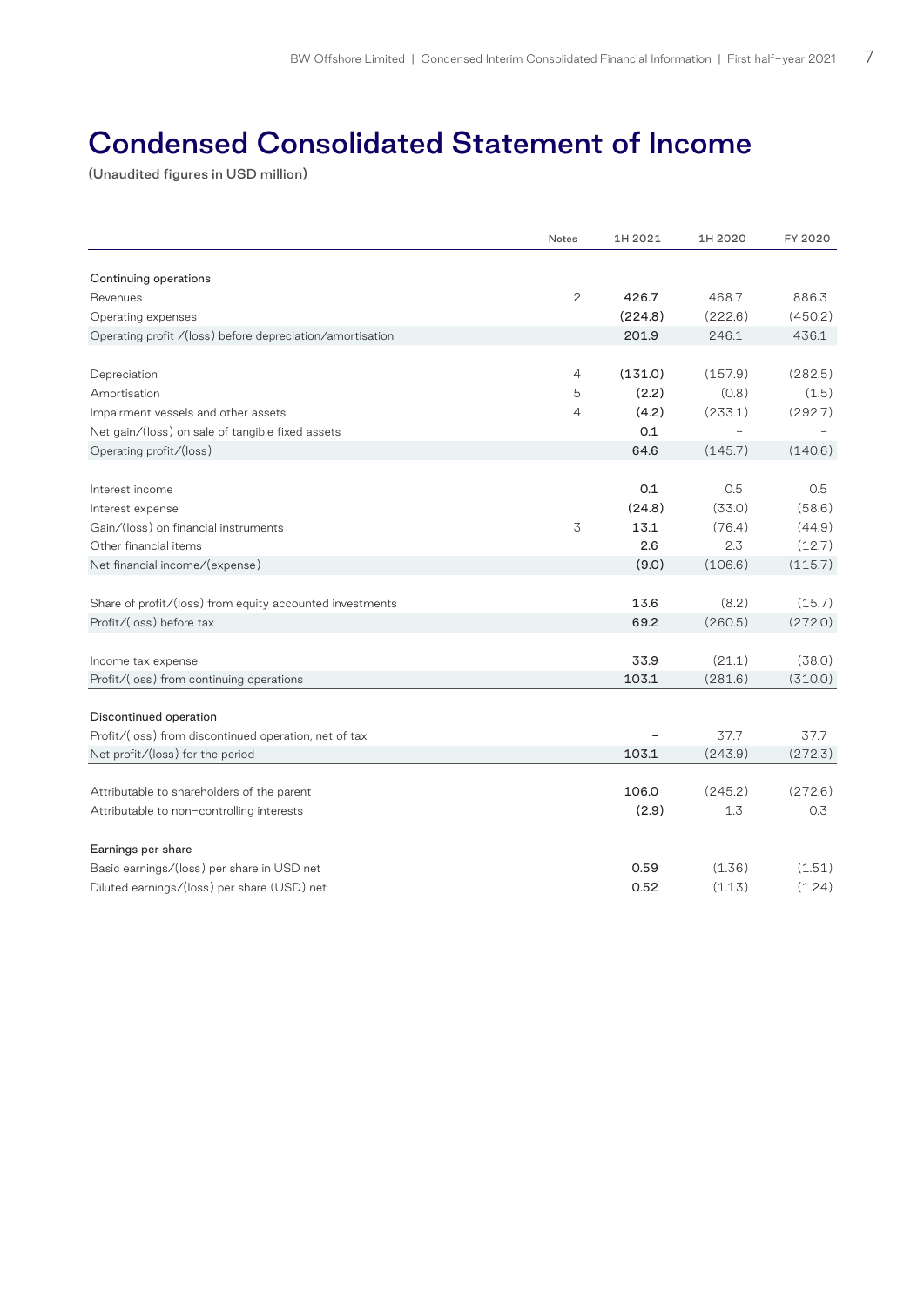# Condensed Consolidated Statement of Comprehensive Income

|                                                     | 1H 2021         | 1H 2020 | FY 2020 |
|-----------------------------------------------------|-----------------|---------|---------|
|                                                     |                 |         |         |
| Net profit/(loss) for the period                    | 103.1           | (243.9) | (272.3) |
|                                                     |                 |         |         |
| Currency translation differences                    | 1.0             | (2.8)   | (2.4)   |
| Net items to be reclassified to profit or loss:     | 1.0             | (2.8)   | (2.4)   |
|                                                     |                 |         |         |
| Actuarial gains/(losses) on defined benefit plans   | -               |         | (0.1)   |
| Net items not to be reclassified to profit or loss: | $\qquad \qquad$ |         | (0.1)   |
|                                                     |                 |         |         |
| Other comprehensive income, net of tax              | 1.0             | (2.8)   | (2.5)   |
|                                                     |                 |         |         |
| Total comprehensive income                          | 104.1           | (246.7) | (274.8) |
|                                                     |                 |         |         |
| Attributable to shareholders of the parent          | 106.0           | (248.0) | (275.1) |
| Attributable to non-controlling interests           | (1.9)           | 1.3     | 0.3     |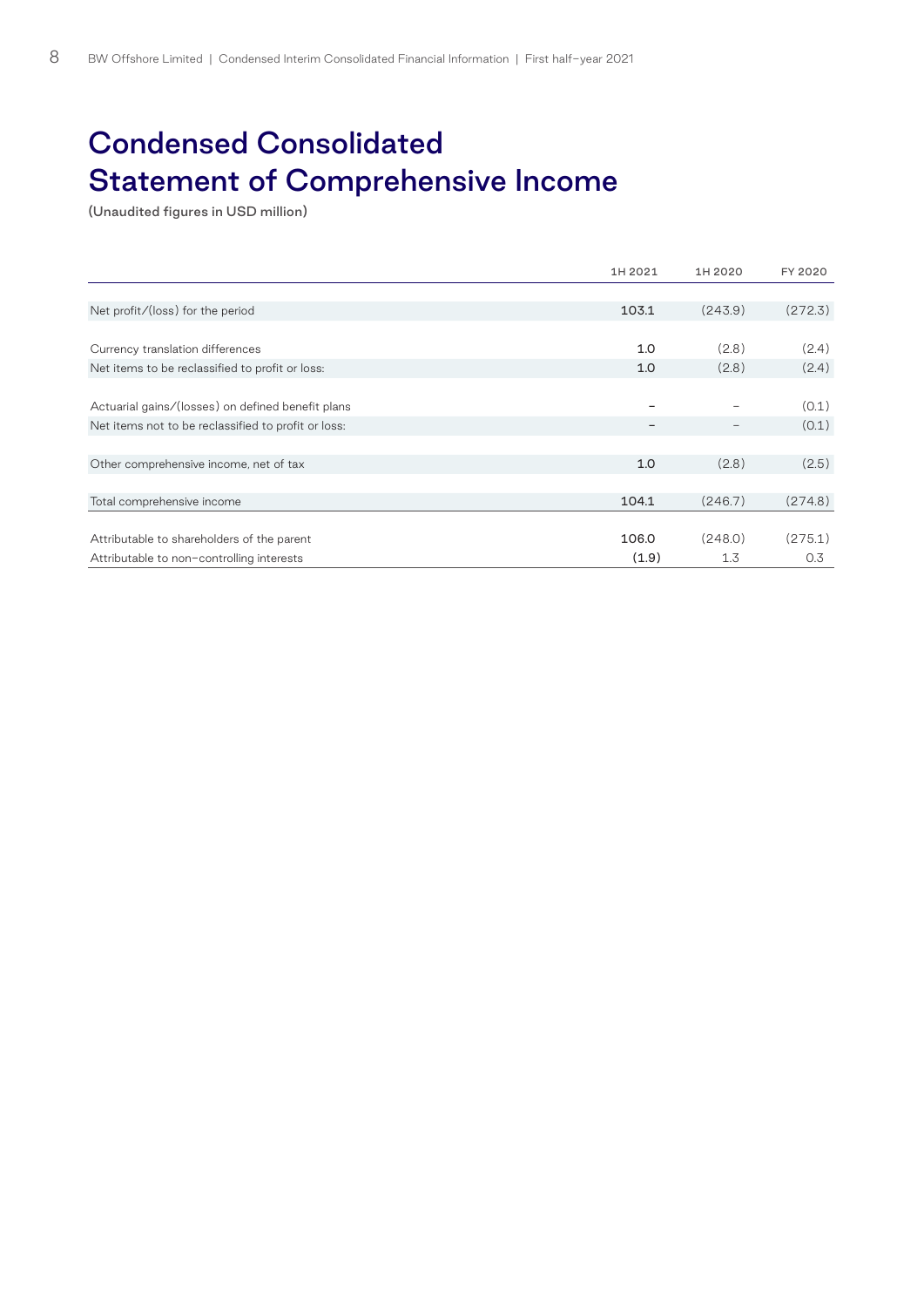# Condensed Consolidated Statement of Financial Position

|                                            | Notes          | 30.06.2021 | 30.06.2020 | 31.12.2020 |
|--------------------------------------------|----------------|------------|------------|------------|
|                                            |                |            |            |            |
| <b>ASSETS</b>                              |                |            |            |            |
| Vessels                                    | 4              | 1,813.4    | 2,053.5    | 1,893.1    |
| Property, plant & equipment                | $\overline{4}$ | 19.1       | 4.3        | 4.1        |
| Right-of-use assets                        | 6              | 15.4       | 16.2       | 18.5       |
| Intangible assets and goodwill             | 5              | 106.9      | 4.3        | 3.3        |
| Equity accounted investments               |                | 245.1      | 239.4      | 231.6      |
| Finance lease receivables                  | 6              |            | 24.2       | 12.3       |
| Deferred tax assets                        |                | 65.9       | 14.2       | 17.3       |
| Pension assets                             |                |            | 0.2        |            |
| Derivatives                                |                | 4.4        | 0.7        | 4.3        |
| Other non-current assets                   |                | 1.5        | 1.1        | 1.1        |
| Total non-current assets                   |                | 2,271.7    | 2,358.1    | 2,185.6    |
|                                            |                |            |            |            |
| Inventories                                |                | 31.8       | 51.1       | 34.5       |
| Trade receivables and other current assets |                | 256.4      | 187.7      | 224.0      |
| Derivatives                                |                | 1.9        | 0.5        | 3.1        |
| Cash and cash equivalents                  |                | 202.6      | 206.0      | 139.6      |
| Total current assets                       |                | 492.7      | 445.3      | 401.2      |
|                                            |                |            |            |            |
| Total assets                               |                | 2,764.4    | 2,803.4    | 2,586.8    |
|                                            |                |            |            |            |
| <b>EQUITY</b>                              |                |            |            |            |
| Shareholders' equity                       | 7              | 836.7      | 791.2      | 746.5      |
| Non-controlling interests                  | $\overline{7}$ | 267.0      | 213.3      | 198.5      |
| Total equity                               |                | 1,103.7    | 1,004.5    | 945.0      |
|                                            |                |            |            |            |
| <b>LIABILITIES</b>                         |                |            |            |            |
| Interest-bearing long-term debt            | 8              | 937.5      | 1,101.5    | 958.0      |
| Pension obligations                        |                | 6.2        | 5.0        | 6.0        |
| Other non-current liabilities              | 9              | 297.1      | 242.0      | 225.7      |
| Long-term lease liabilities                | 6              | 10.5       | 12.4       | 13.7       |
| Derivatives                                |                | 31.1       | 78.9       | 50.6       |
| Total non-current liabilities              |                | 1,282.4    | 1,439.8    | 1,254.0    |
|                                            |                |            |            |            |
| Trade and other payables                   |                | 227.9      | 209.2      | 240.1      |
| Derivatives                                |                | 1.7        | 6.2        | 2.9        |
| Interest-bearing short-term debt           | 8              | 119.5      | 119.9      | 117.7      |
| Short-term lease liabilities               | 6              | 6.0        | 4.6        | 6.1        |
| Tax liabilities                            |                | 23.2       | 19.2       | 21.0       |
| Total current liabilities                  |                | 378.3      | 359.1      | 387.8      |
|                                            |                |            |            |            |
| <b>Total liabilities</b>                   |                | 1,660.7    | 1,798.9    | 1,641.8    |
|                                            |                |            |            |            |
| Total equity and liabilities               |                | 2,764.4    | 2,803.4    | 2,586.8    |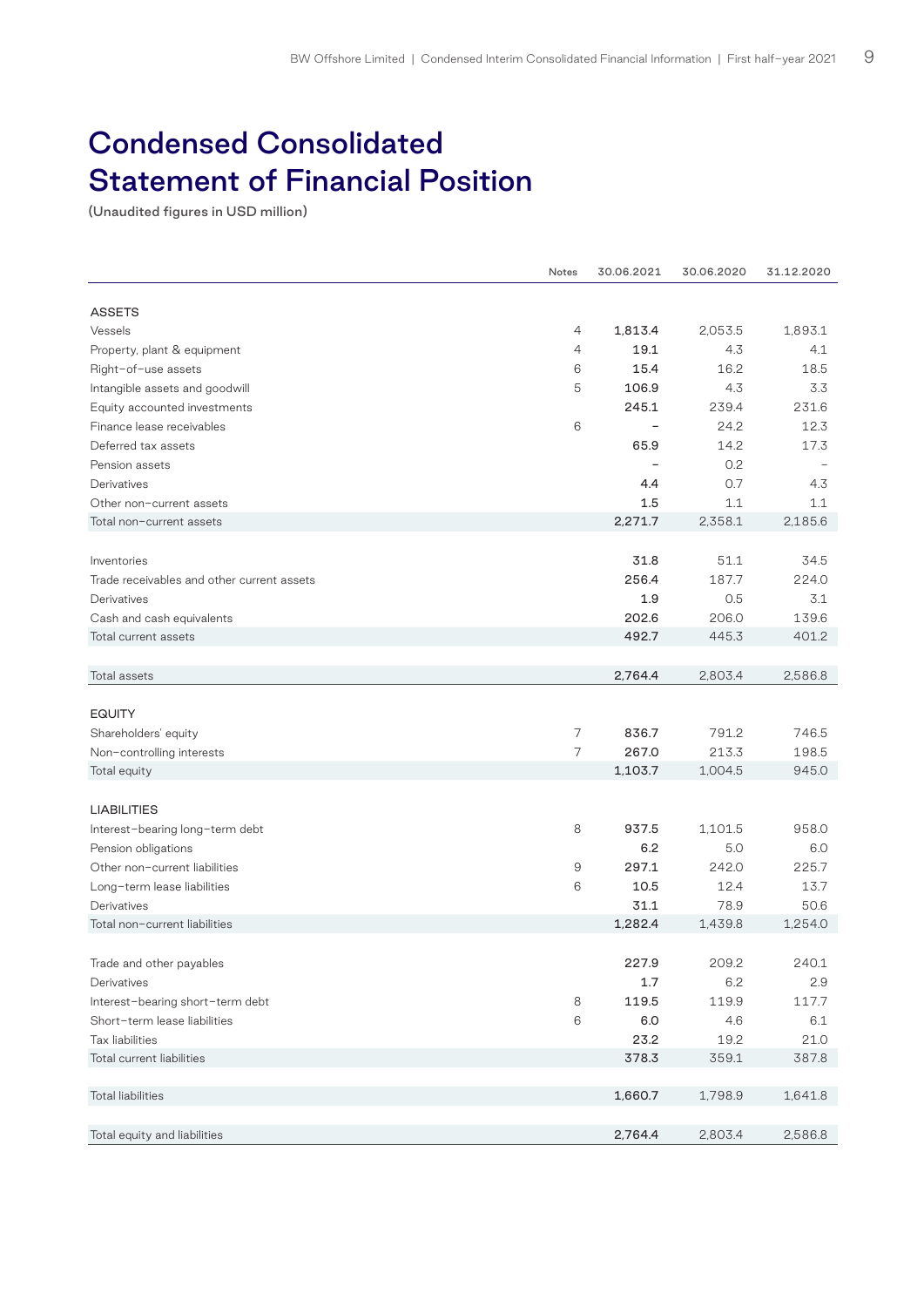# Condensed Consolidated Statement of Changes in Equity

|                                             | Share<br>capital | Share<br>premium         | Treasury<br>shares       | Currency<br>translation<br>reserve | Equity<br>comp-<br>onent of<br>convertible<br>bonds | Other<br>elements        | Share-<br>holders'<br>equity | Non-<br>controlling<br>interests | Total<br>equity |
|---------------------------------------------|------------------|--------------------------|--------------------------|------------------------------------|-----------------------------------------------------|--------------------------|------------------------------|----------------------------------|-----------------|
|                                             |                  |                          |                          |                                    |                                                     |                          |                              |                                  |                 |
| Equity at 1 January 2021                    | 92.5             | 1,095.5                  | (10.2)                   | (21.2)                             | 50.1                                                | (460.2)                  | 746.5                        | 198.5                            | 945.0           |
| Profit/(loss) for the period                |                  |                          |                          | $\overline{\phantom{0}}$           | $\overline{\phantom{m}}$                            | 106.0                    | 106.0                        | (2.9)                            | 103.1           |
| Other comprehensive income, net of tax      |                  |                          |                          |                                    |                                                     |                          |                              | 1.0                              | 1.0             |
| <b>Dividends</b>                            |                  | $\overline{\phantom{0}}$ | $\overline{\phantom{0}}$ |                                    | $\overline{\phantom{m}}$                            | (12.6)                   | (12.6)                       | $\overline{\phantom{a}}$         | (12.6)          |
| Share-based payment                         |                  | $\qquad \qquad -$        | 0.1                      |                                    | $\overline{\phantom{m}}$                            | 1.5                      | 1.6                          | 0.4                              | 2.0             |
| BW Ideol private placement                  |                  |                          |                          |                                    | $\qquad \qquad -$                                   |                          | $\overline{\phantom{a}}$     | 80.6                             | 80.6            |
| BW Ideol transaction fees                   |                  |                          |                          |                                    | $\overline{\phantom{a}}$                            | (1.5)                    | (1.5)                        | (1.2)                            | (2.7)           |
| Dividends to non-controlling interests      |                  |                          |                          |                                    | $\overline{\phantom{m}}$                            | (3.3)                    | (3.3)                        | (0.3)                            | (3.6)           |
| Transactions with non-controlling interests |                  |                          |                          |                                    |                                                     |                          |                              | (9.1)                            | (9.1)           |
| Total equity at 30 June 2021                | 92.5             | 1.095.5                  | (10.1)                   | (21.2)                             | 50.1                                                | (370.1)                  | 836.7                        | 267.0                            | 1,103.7         |
|                                             |                  |                          |                          |                                    |                                                     |                          |                              |                                  |                 |
| Equity at 1 January 2020                    | 92.5             | 1,095.5                  | (0.3)                    | (18.8)                             | 50.1                                                |                          | (99.4) 1.119.6               | 338.9                            | 1,458.5         |
| Profit/(loss) for the period                |                  |                          | -                        | -                                  | $\overline{\phantom{0}}$                            |                          | $(245.2)$ $(245.2)$          | 1.3                              | (243.9)         |
| Other comprehensive income, net of tax      |                  | -                        | $\overline{\phantom{m}}$ | (2.8)                              | $\overline{\phantom{m}}$                            | -                        | (2.8)                        | $\overline{\phantom{a}}$         | (2.8)           |
| Treasury shares acquired                    |                  | $\overline{\phantom{a}}$ | (9.9)                    |                                    | $\overline{\phantom{m}}$                            | $\overline{\phantom{0}}$ | (9.9)                        | $\overline{\phantom{m}}$         | (9.9)           |
| <b>Dividends</b>                            |                  | $\overline{\phantom{m}}$ | $\overline{\phantom{0}}$ | $\overline{\phantom{m}}$           | $\qquad \qquad -$                                   | (6.1)                    | (6.1)                        | $\overline{\phantom{m}}$         | (6.1)           |
| Share-based payment                         |                  |                          | -                        | $\overline{\phantom{0}}$           | $\overline{\phantom{m}}$                            | 0.6                      | 0.6                          | $\overline{\phantom{0}}$         | 0.6             |
| Dilutive effect of IPO                      |                  |                          |                          |                                    | $\overline{\phantom{0}}$                            | (61.3)                   | (61.3)                       | $\overline{\phantom{a}}$         | (61.3)          |
| Dividend to non-controlling interests       |                  |                          |                          |                                    | $\overline{\phantom{m}}$                            | (3.7)                    | (3.7)                        | (1.3)                            | (5.0)           |
| Transactions with non-controlling interests |                  |                          |                          |                                    |                                                     |                          | -                            | (125.6)                          | (125.6)         |
| Total equity at 30 June 2020                | 92.5             | 1,095.5                  | (10.2)                   | (21.6)                             | 50.1                                                | (415.1)                  | 791.2                        | 213.3                            | 1,004.5         |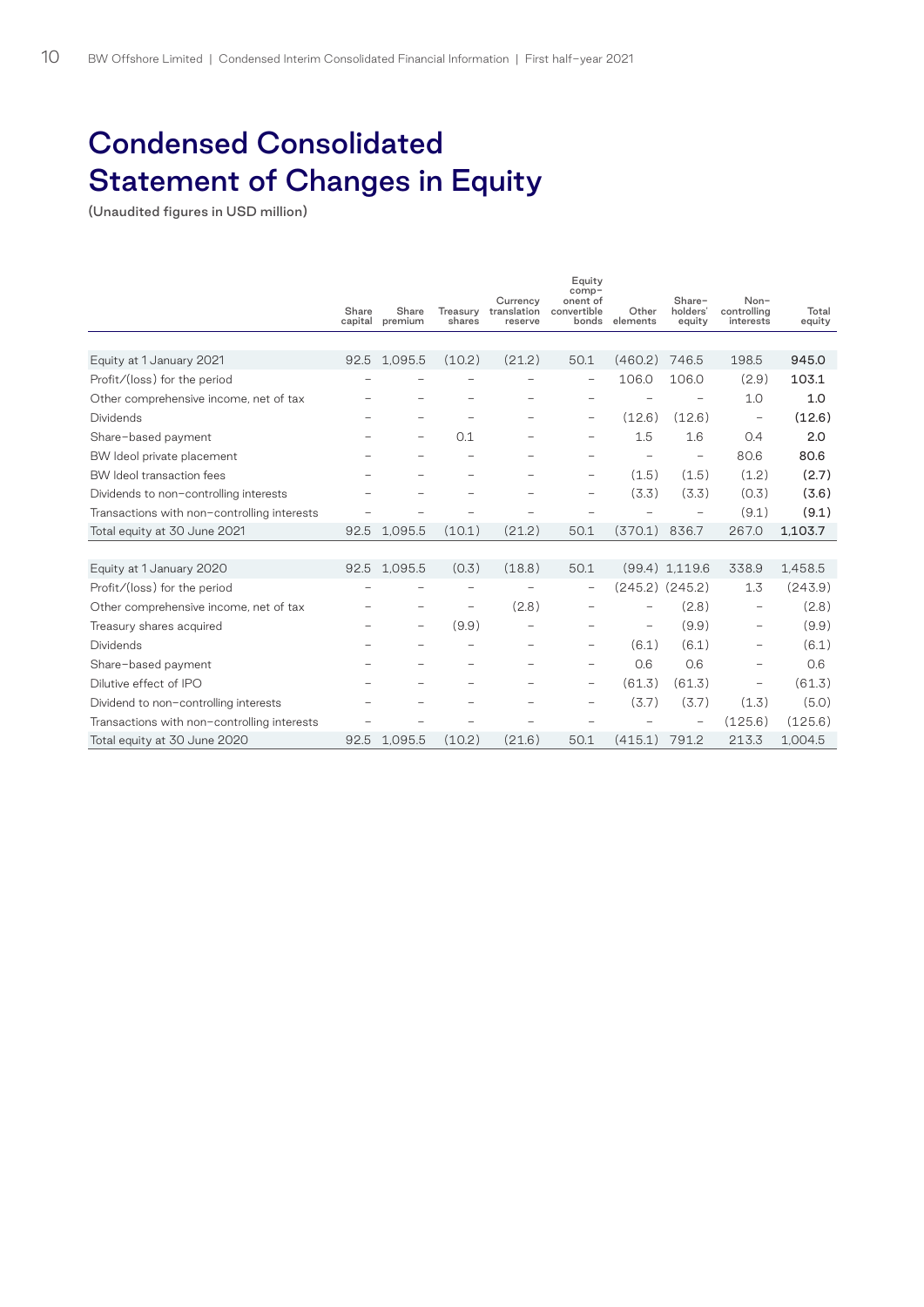# Condensed Consolidated Statement of Cash Flows

(Unaudited figures in USD million)

|                                                                                | 1H 2021                  | 1H 2020 | FY 2020 |
|--------------------------------------------------------------------------------|--------------------------|---------|---------|
|                                                                                |                          |         |         |
| Profit/(loss) before taxes                                                     | 69.2                     | (260.5) | (272.0) |
| Adjustments for:                                                               |                          |         |         |
| Unrealised currency exchange loss/(gain)                                       | (0.8)                    | (2.3)   | 10.8    |
| Depreciation and amortisation                                                  | 133.2                    | 158.7   | 284.0   |
| Share of loss/(profit) from equity accounted investments                       | (13.6)                   | 8.2     | 15.7    |
| Loss/ (gain) on disposal of property, plant & equipment                        | (0.1)                    |         |         |
| Impairment                                                                     | 4.2                      | 233.1   | 292.7   |
| Share-based payment expense                                                    | 1.9                      | 0.6     | 1.5     |
| Change in fair value of derivatives                                            | (19.6)                   | 31.6    | (6.1)   |
| Add back of net interest expense                                               | 24.7                     | 32.5    | 58.1    |
| Instalment on financial lease                                                  | 11.5                     | 10.6    | 21.7    |
| Changes in inventories                                                         | 2.7                      | 2.2     | 18.8    |
| Changes in trade and other current assets                                      | (27.9)                   | 40.5    | 5.0     |
| Changes in trade and other payables                                            | (23.7)                   | (40.1)  | (26.5)  |
| Changes in other balance sheet items and items related to operating activities | 55.5                     | 31.4    | 30.1    |
| Taxes paid                                                                     | (12.3)                   | (19.8)  | (34.9)  |
| Net effect of discontinued operation                                           |                          | (11.6)  | (11.6)  |
| Net cash flows from operating activities                                       | 204.9                    | 215.1   | 387.3   |
|                                                                                |                          |         |         |
| Investment in property, plant & equipment and intangible assets                | (55.9)                   | (66.2)  | (84.0)  |
| Proceeds from disposal of property, plant & equipment                          | 16.1                     |         |         |
| Acquisition of subsidiary, net of cash acquired                                | (71.7)                   |         |         |
| Interest received                                                              | 0.1                      | 0.5     | 0.5     |
| Dividends received                                                             |                          |         | 0.2     |
| Discontinued operation, net of cash disposed off                               | $\overline{\phantom{0}}$ | (66.3)  | (66.3)  |
| Net cash flows used in investing activities                                    | (111.4)                  | (132.0) | (149.6) |
|                                                                                |                          |         |         |
| Proceeds from loans and borrowings                                             | 110.0                    | 140.0   | 140.0   |
| Repayment of loans and borrowings                                              | (146.1)                  | (204.1) | (367.0) |
| Interest paid                                                                  | (24.7)                   | (27.8)  | (50.6)  |
| Payment of lease liabilities                                                   | (3.3)                    | (2.9)   | (5.9)   |
| Dividends paid                                                                 | (12.6)                   | (6.1)   | (18.6)  |
| Treasury shares acquired                                                       |                          | (9.9)   | (10.0)  |
| Proceeds from share issue                                                      | 61.6                     |         |         |
| Transaction costs relating to share issue                                      | (2.7)                    |         |         |
| Cash transfer from/(to) non-controlling interests <sup>1)</sup>                | (12.7)                   | (16.5)  | (36.2)  |
| Net cash flows used in financing activities                                    | (30.5)                   | (127.3) | (348.3) |
|                                                                                |                          |         |         |
| Net change in cash and cash equivalents                                        | 63.0                     | (44.2)  | (110.6) |
|                                                                                |                          |         |         |
| Cash and cash equivalents at beginning of period                               | 139.6                    | 250.2   | 250.2   |
| Cash and cash equivalents at end of period                                     | 202.6                    | 206.0   | 139.6   |

1) Cash transfer from non-controlling interests includes equity investment and loan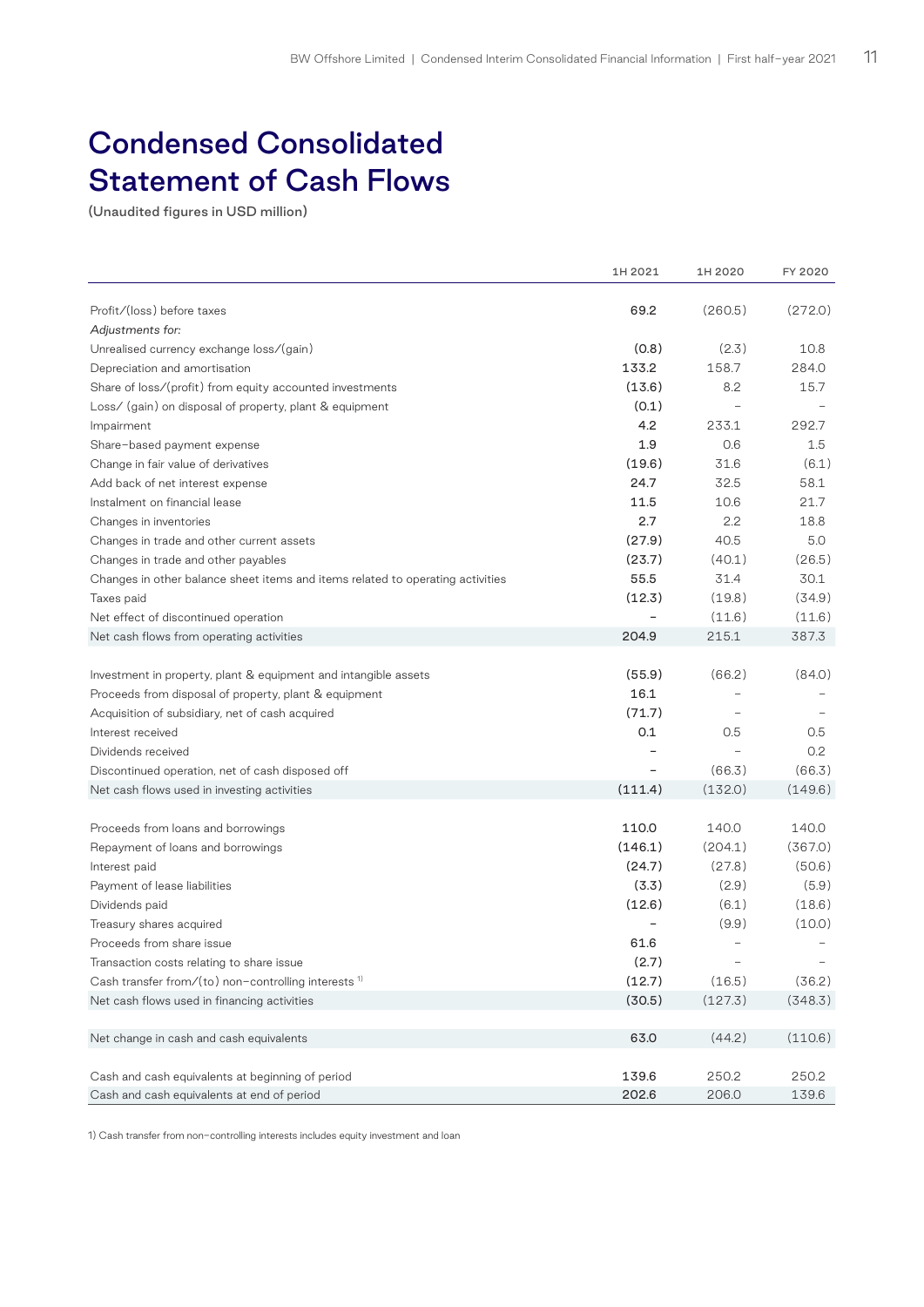# Notes to the Condensed Interim Consolidated Financial Statements

(Figures in brackets refer to corresponding figures for 2020)

### Note 1 Basis of preparation

#### **REPORTING ENTITY**

BW Offshore Limited (hereafter 'BW Offshore' or 'the Company') is incorporated and domiciled in Bermuda. The Company is listed on Oslo Børs (Norway). These condensed interim consolidated financial statements ('interim financial statements') as at and for the six months ended 30 June 2021 comprise the Company and its subsidiaries (together referred to as 'the Group'). The Group build, owns and operates FPSOs (Floating, Production, Storage and Offloading vessels). The Group also do strategic investments to capture energy transition opportunities.

#### **BASIS OF ACCOUNTING**

These interim financial statements for the six months ended 30 June 2021 have been prepared in accordance with IAS 34 Interim Financial Reporting and should be read in conjunction with the Group's last annual consolidated financial statements as at and for the year ended 31 December 2020 ('last annual financial statements'). They do not include all the information and disclosures required for a complete set of financial statements prepared in accordance with IFRS Standards. However, selected explanatory notes are included to explain events and transactions that are significant to an understanding of the changes in the Group's financial position and performance since the last annual financial statements.

These interim financial statements were authorised for issue by the Company's Board of Directors on 23 August 2021.

The interim financial statements are unaudited.

As a result of rounding differences, numbers and or percentages may not add up to the total.

#### **USE OF JUDGEMENTS AND ESTIMATES**

In preparing these interim financial statements, management

has made judgements and estimates that affect the application of accounting policies and the reported amounts of assets and liabilities, income and expense. Actual results may differ from these estimates.

The significant judgements made by management in applying the Group's accounting policies and the key sources of estimation uncertainty were the same as those described in the last annual financial statements.

#### **CHANGE IN ACCOUNTING POLICY**

The accounting policies adopted in the preparation of these condensed interim consolidated financial statements are consistent with those followed in the preparation of BW Offshore's annual consolidated financial statements for the year ended 31 December 2020.

During first half-year 2021 BW Offshore acquired BW Ideol and the following accounting policy was applied.

#### **Business combinations**

The Group accounts for business combinations using the acquisition method when the acquired set of activities and assets meets the definition of a business and control is transferred to the Group. In determining whether a particular set of activities and assets is a business, the Group assesses whether the set of assets and activities acquired includes, at a minimum, an input and substantive process and whether the acquired set has the ability to produce outputs.

The consideration transferred in the acquisition is generally measured at fair value, as are the identifiable net assets acquired. Any goodwill that arises is tested annually for impairment. Any gain on a bargain purchase is recognised in profit or loss immediately. Transaction costs are expensed as incurred, except if related to the issue of debt or equity securities.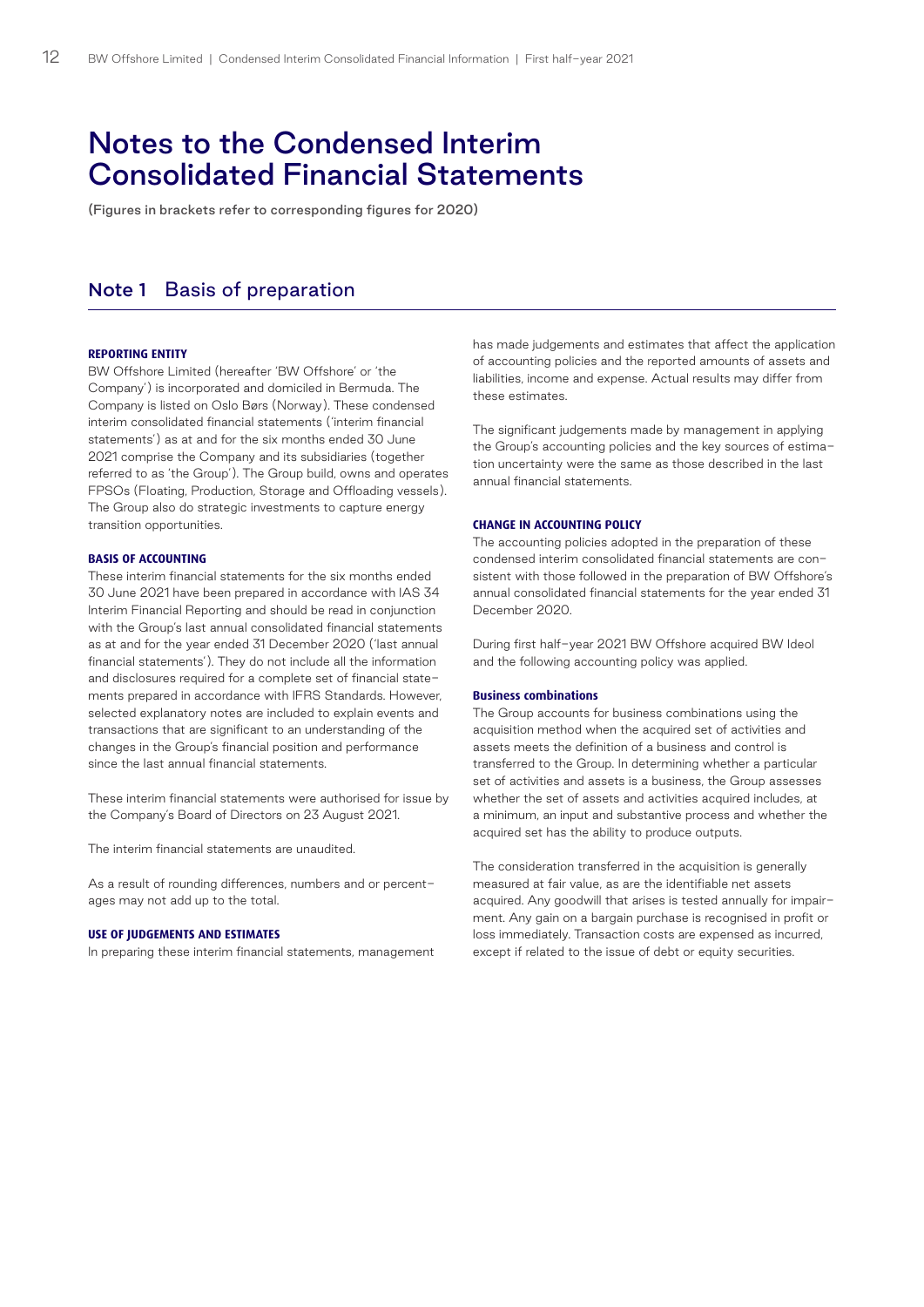# Note 2 Operating segments

Following the establishment of BW Ideol AS in March 2021, the Company`s activities are construction, lease and operation of FPSOs as well as offshore floating wind. Up until 17 February 2020, the Group's activities also included upstream E&P activities, which were partially divested upon the IPO of BW Energy Limited which is currently presented as an investment under the equity method.

Segment performance for the first half-year 2021 and 2020 is presented below.

The reported measure of segment profit is net operating profit (EBIT). Deferred tax assets, pension assets and non-current financial assets are not allocated to the segments. The assets and liabilities are allocated based on the operations of the segment.

#### 1H 2021

| <b>USD MILLION</b>                                        | <b>FPSO</b> | Floating wind | Eliminations             | Total   |
|-----------------------------------------------------------|-------------|---------------|--------------------------|---------|
|                                                           |             |               |                          |         |
| Revenues                                                  | 422.9       | 1.4           |                          | 424.3   |
| Other revenue                                             | 2.4         |               | $\overline{\phantom{0}}$ | 2.4     |
| Revenues inter-segment                                    | 0.1         |               | (0.1)                    |         |
| Total revenues                                            | 425.4       | 1.4           | (0.1)                    | 426.7   |
|                                                           |             |               |                          |         |
| Operating expenses                                        | (207.1)     | (6.6)         | 0.1                      | (213.6) |
| General and administrative expenses                       | (11.2)      |               |                          | (11.2)  |
| Operating profit /(loss) before depreciation/amortisation | 207.1       | (5.2)         |                          | 201.9   |
|                                                           |             |               |                          |         |
| Depreciation, amortisation and impairment                 | (133.8)     | (3.6)         | -                        | (137.4) |
| Profit/(loss) sale of fixed assets                        | 0.1         |               |                          | 0.1     |
| Operating profit/(loss)                                   | 73.4        | (8.8)         | $\qquad \qquad -$        | 64.6    |
|                                                           |             |               |                          |         |
| Capital expenditure                                       | 65.6        | 0.7           |                          | 66.3    |
|                                                           |             |               |                          |         |
| Balance sheet information                                 |             |               |                          |         |
| Equity accounted investments                              | 245.2       |               |                          | 245.2   |
| Non-current segment assets                                | 1,818.8     | 119.7         | -                        | 1,938.5 |
| Non-current assets, not allocated to segments             |             |               |                          | 88.0    |
| Total non-current assets                                  |             |               |                          | 2,271.7 |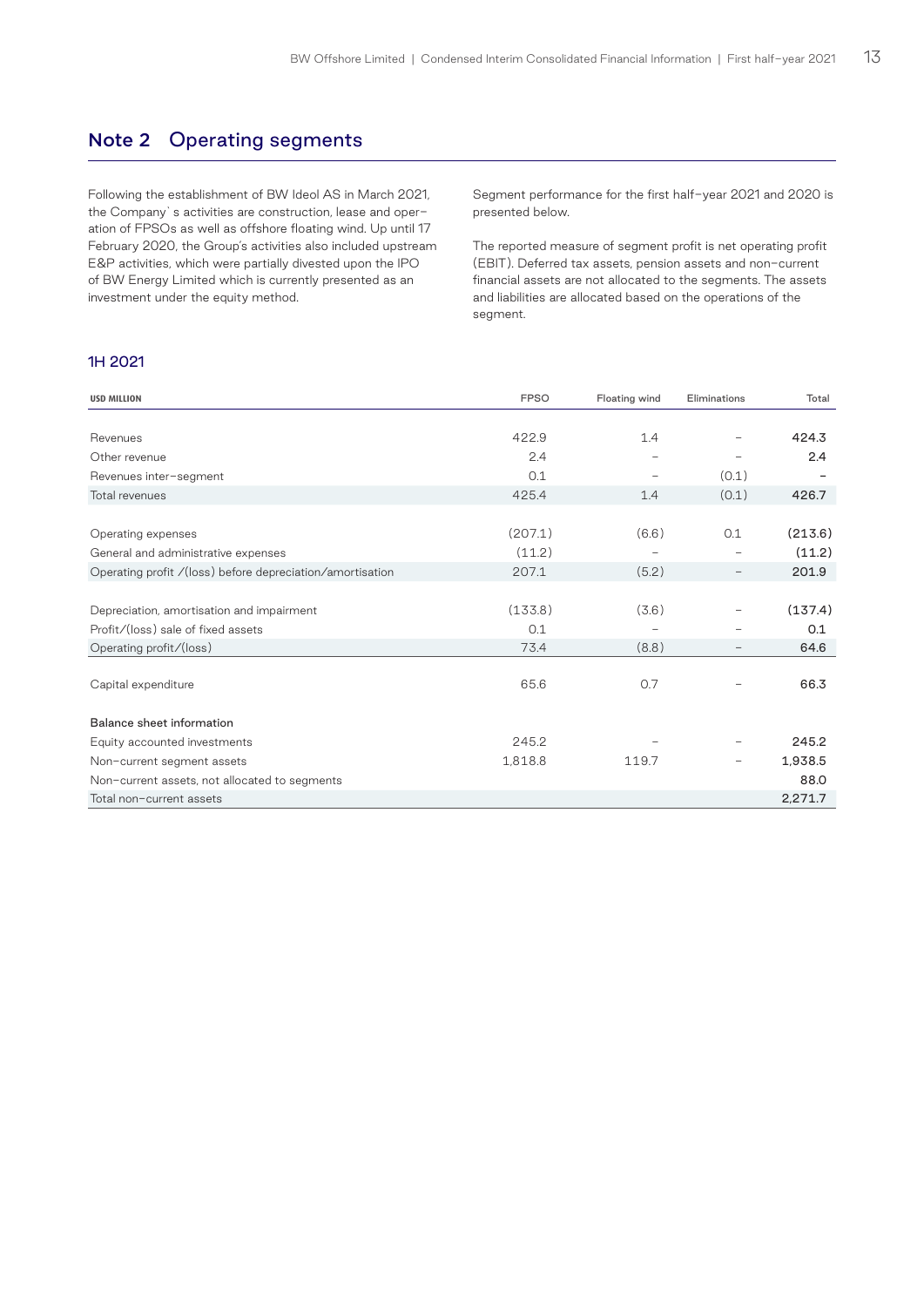### 1H 2020

| <b>USD MILLION</b>                                        | <b>FPSO</b> | E&P   | Eliminations | Total   |
|-----------------------------------------------------------|-------------|-------|--------------|---------|
|                                                           |             |       |              |         |
| Revenues                                                  | 454.6       |       |              | 454.6   |
| Other revenue                                             |             | 5.1   |              | 5.1     |
| Revenues inter-segment                                    | 14.1        |       | (14.1)       |         |
| Total revenues                                            | 468.7       | 5.1   | (14.1)       | 459.7   |
|                                                           |             |       |              |         |
| Operating expenses                                        | (199.3)     | (1.2) | 9.8          | (190.7) |
| General and administrative expenses                       | (23.3)      |       | 4.3          | (19.0)  |
| Operating profit /(loss) before depreciation/amortisation | 246.1       | 3.9   | -            | 250.0   |
|                                                           |             |       |              |         |
| Depreciation, amortisation and impairment                 | (391.8)     | (4.7) | 0.5          | (396.0) |
| Operating profit/(loss)                                   | (145.7)     | (0.8) | 0.5          | (146.0) |
|                                                           |             |       |              |         |
| Capital expenditure                                       | 17.7        | 30.2  |              | 47.9    |
|                                                           |             |       |              |         |
| Balance sheet information                                 |             |       |              |         |
| Equity accounted investments                              | 239.4       |       |              | 239.4   |
| Non-current segment assets                                | 2,118.7     |       | -            | 2,118.7 |
| Non-current assets, not allocated to segments             |             |       |              |         |
| Total non-current assets                                  |             |       |              | 2,358.1 |

### Reconciliation of reportable segment operating profit or loss

| <b>USD MILLION</b>                              | 1H 2020 |
|-------------------------------------------------|---------|
|                                                 |         |
| Operating profit/(loss) for reportable segments | (146.0) |
| Elimination of discontinued operation           | 0.3     |
| Operating profit/(loss)                         | (145.7) |

#### Non-current assets by region

| <b>USD MILLION</b>                     | 30.06.2021 | 30.06.2020 | 31.12.2020 |
|----------------------------------------|------------|------------|------------|
|                                        |            |            |            |
| Americas                               | 410.1      | 480.9      | 435.8      |
| Europe/Africa                          | 1,355.5    | 1.439.6    | 1,332.3    |
| Asia and the Pacific                   | 189.1      | 157.8      | 150.9      |
| Total non-current assets <sup>1)</sup> | 1.954.7    | 2.078.3    | 1,919.0    |

1) Excluding deferred tax assets, pension assets, finance lease receivables, derivatives equity accounted investments and other non-current assets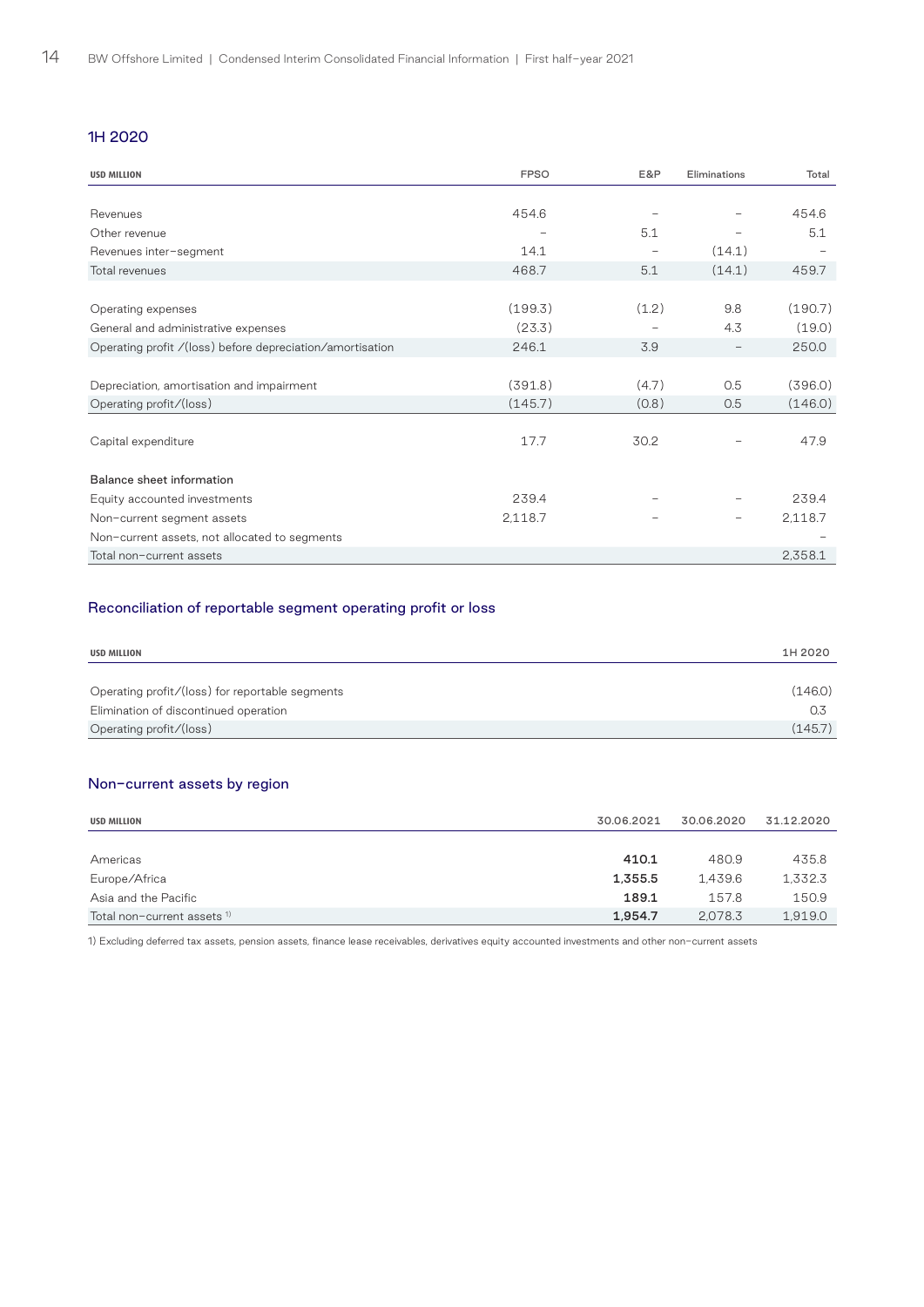#### Revenues by geographic areas<sup>1)</sup>

| <b>USD MILLION</b>                         | 1H 2021                  | 1H 2020 | FY 2020 |
|--------------------------------------------|--------------------------|---------|---------|
|                                            |                          |         |         |
| Americas                                   | 99.5                     | 124.9   | 223.2   |
| Europe/Africa                              | 254.4                    | 304.3   | 572.1   |
| Asia and the Pacific                       | 72.8                     | 39.5    | 91.0    |
| Total revenues from continuing operations  | 426.7                    | 468.7   | 886.3   |
|                                            |                          |         |         |
| Europe/Africa                              | $\overline{\phantom{0}}$ | -       | (9.1)   |
| Total revenues from discontinued operation | 0.0                      | O.O     | (9.1)   |

1) The classification of revenue per region is determined by the final destination of the FPSO

During the normal course of business, BW Offshore is involved in legal and other proceedings which are unresolved and outstanding. We have accounted for such claims and litigations based on the Group's best judgement. In the first quarter of 2021, the Group recognised USD 2.4 million in revenue related to a settlement reached with Petrobras pertaining to the P-63 EPC contract for which no receivable was previously recognised.

# Note 3 Gain/ (loss) on financial instruments

| <b>USD MILLION</b>                         | 1H 2021 | 1H 2020 | FY 2020 |
|--------------------------------------------|---------|---------|---------|
| Gain/(loss) on interest rate swaps         | 19.2    | (51.5)  | (38.5)  |
| Gain/(loss) on forward exchange contracts  | (0.4)   | (7.3)   | 3.3     |
| Gain/(loss) on cross-currency swaps        | O.9     | (15.7)  | (1.1)   |
| Gain/(loss) on other financial instruments | (6.6)   | (1.9)   | (8.6)   |
| Net gain/(loss) on financial instruments   | 13.1    | (76.4)  | (44.9)  |

# Note 4 Property, plant and equipment

| <b>USD MILLION</b>                   | Vessels | Vessel under<br>construction | Property and<br>other equipment | Total   |
|--------------------------------------|---------|------------------------------|---------------------------------|---------|
|                                      |         |                              |                                 |         |
| At 1 January 2021                    | 1,884.1 | 9.0                          | 4.1                             | 1,897.2 |
| Additions                            | 9.0     | 56.1                         | 0.8                             | 65.9    |
| Additions from business combinations | -       |                              | 16.9                            | 16.9    |
| Exchanges differences                | -       |                              |                                 |         |
| Disposals                            | (15.3)  |                              |                                 | (15.3)  |
| Current year depreciation            | (125.3) |                              | (2.7)                           | (128.0) |
| Impairment                           | (4.2)   |                              |                                 | (4.2)   |
| At 30 June 2021                      | 1,748.3 | 65.1                         | 19.1                            | 1,832.5 |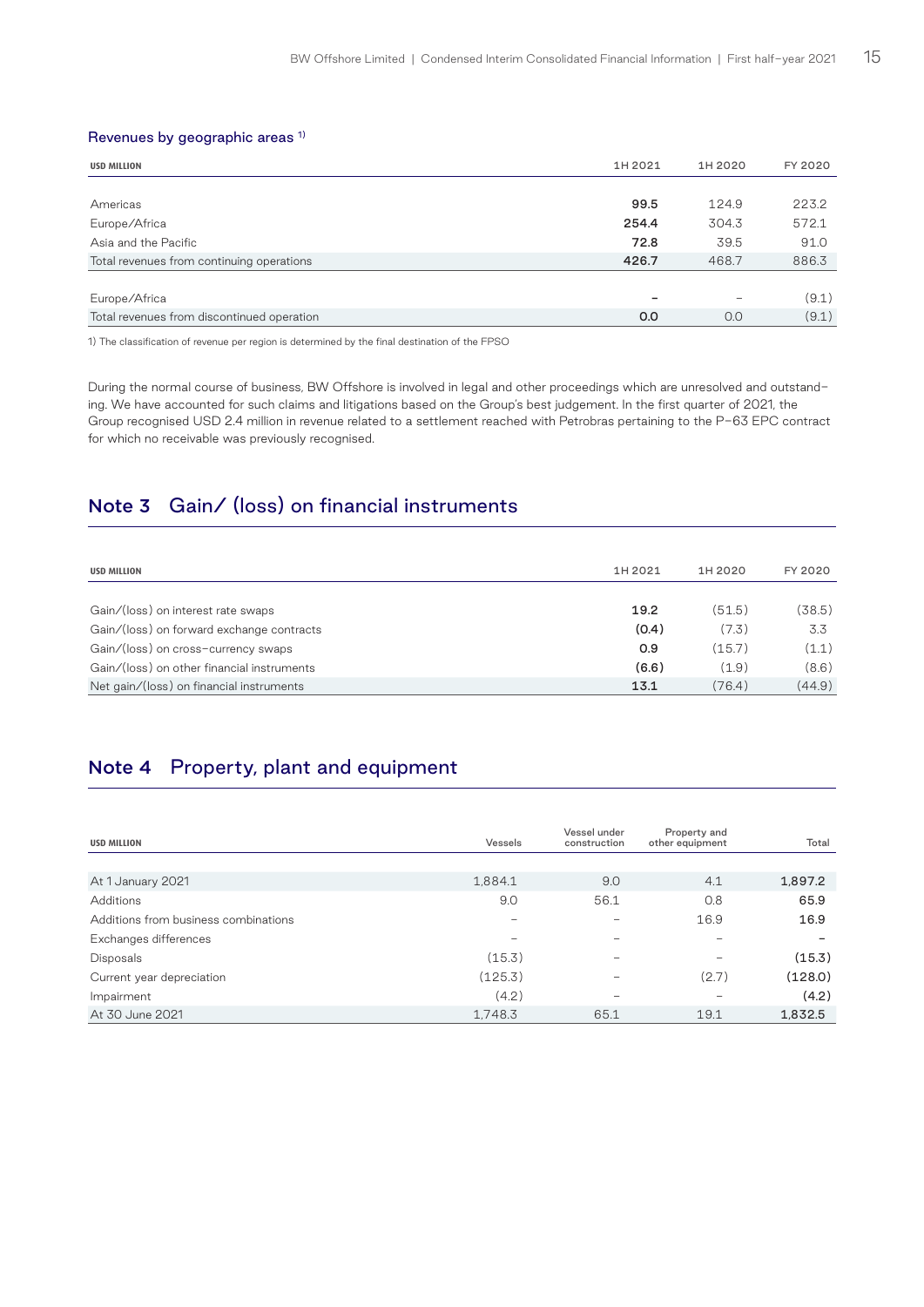| <b>USD MILLION</b>        | Vessels | E&P assets               | Property and other<br>equipment | Total   |
|---------------------------|---------|--------------------------|---------------------------------|---------|
|                           |         |                          |                                 |         |
| At 1 January 2020         | 2,377.1 | 216.1                    | 16.0                            | 2,609.2 |
| Additions                 | 16.6    | 23.0                     | O.4                             | 40.0    |
| Current year depreciation | (154.5) | (0.9)                    | (0.6)                           | (156.0) |
| Impairment                | (221.9) | $\overline{\phantom{a}}$ | (11.2)                          | (233.1) |
| Discontinued operation    | 36.2    | (238.2)                  | (0.3)                           | (202.3) |
| At 30 June 2020           | 2,053.5 | $\overline{\phantom{a}}$ | 4.3                             | 2,057.8 |

Capital expenditures for the first half-year 2021 are mainly related to investments in the Barossa FPSO as well as ongoing life extension activities on the existing fleet. Most life extension activities are either on a reimbursable cost-plus basis or covered through higher day rates.

The level of depreciation depends on the estimated useful life of the different components of the vessels and the residual

value at the end of useful life. The estimated useful life used for depreciations are based on experience and knowledge of the vessels owned by the Company.

No impairment triggers were identified for the first-half year of 2021 except for Berge Helene which was sold for recycling. Prior to divestment of the vessel, an impairment charge of USD 4.2 million was recognised.

# Note 5 Intangible assets and goodwill

| <b>USD MILLION</b>                   | Software | R&D | Technology               | Goodwill | Total intangible<br>assets and goodwill |
|--------------------------------------|----------|-----|--------------------------|----------|-----------------------------------------|
|                                      |          |     |                          |          |                                         |
| At 1 January 2021                    | 3.3      |     | -                        |          | 3.3                                     |
| Additions                            | 0.1      | 0.3 | $\overline{\phantom{a}}$ |          | 0.4                                     |
| Additions from business combinations | 0.1      | 4.5 | 71.2                     | 30.0     | 105.8                                   |
| Exchanges differences                |          |     | (0.4)                    |          | (0.4)                                   |
| Current year amortisation            | (0.8)    |     | (1.4)                    |          | (2.2)                                   |
| At 30 June 2021                      | 2.7      | 4.8 | 69.4                     | 30.0     | 106.9                                   |

| <b>USD MILLION</b>        | Software                 | E&P intangible<br>assets | Total intangible<br>assets and goodwill |
|---------------------------|--------------------------|--------------------------|-----------------------------------------|
|                           |                          |                          |                                         |
| At 1 January 2020         | 4.5                      | 96.6                     | 101.1                                   |
| Additions                 | 0.6                      | 7.2                      | 7.8                                     |
| Current year amortisation | (0.8)                    | ۰                        | (0.8)                                   |
| Discontinued operation    | $\overline{\phantom{a}}$ | (103.8)                  | (103.8)                                 |
| At 30 June 2020           | 4.3                      | $\overline{\phantom{a}}$ | 4.3                                     |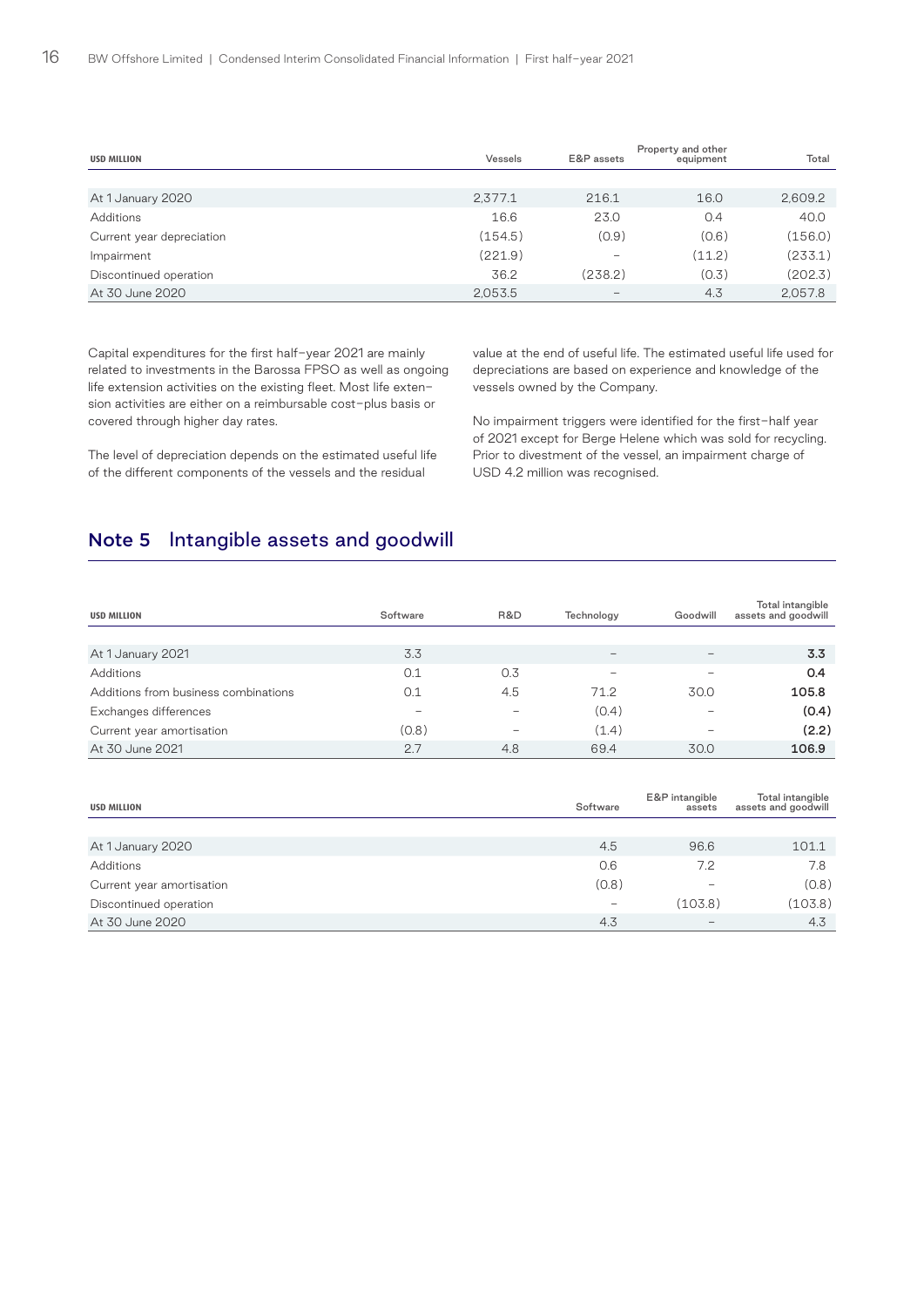### Note 6 Leases

#### **THE GROUP AS A LESSOR**

#### **Finance lease**

At the end of the first half-year of 2021, amortisation of finance lease receivables is related to YÙUM K`AK`NÀAB.

#### **Operating lease**

BW Athena, BW Cidade de São Vicente, BW Opportunity and Umuroa are not on contract as of 30 June 2021. All other FPSOs owned at the end of the reporting period are on firm operating lease contracts. The Barossa lease contract is preliminary assessed to be an operating lease. The contract has a firm period of 15 years, with 10 years of options. The fixed term order backlog value is approximately USD 4.6 billion. BW Offshore will be responsible for engineering, procurement, construction, installation, and operation of the FPSO.

#### **THE GROUP AS A LESSEE**

BW Offshore leases mainly office premises and apartments. Leases of office premises generally have lease terms between 1 and 7 years, while apartments generally have lease terms between 1 and 3 years. Previously these leases were classified as operating leases under IAS 17. BW Offshore has leases of certain office equipment (i.e., personal computers, printing- and photocopying machines, coffee machines) that are considered of low value.

| <b>USD MILLION</b>                       | Land and<br>buildings    | Right-of-use<br>assets   | Lease<br>liabilities |
|------------------------------------------|--------------------------|--------------------------|----------------------|
|                                          |                          |                          |                      |
| At 1 January 2021                        | 18.5                     | 18.5                     | 19.8                 |
| Additions                                | 0.1                      | 0.1                      | 0.1                  |
| Adjustments                              | (0.2)                    | (0.2)                    | (0.2)                |
| Depreciation expense                     | (3.0)                    | (3.0)                    | n/a                  |
| Interest expense                         | n/a                      | n/a                      | 0.2 <sub>0</sub>     |
| Lease payments                           | n/a                      | n/a                      | (3.3)                |
| Foreign currency translation gain/(loss) | $\overline{\phantom{a}}$ | $\overline{\phantom{0}}$ | (0.1)                |
| Balance at 30 June 2021                  | 15.4                     | 15.4                     | 16.5                 |

Lease payments of USD 3.3 million consist of lease instalments of USD 3.1 million and interest expense of USD 0.2 million.

| <b>USD MILLION</b>                       | Land and<br>buildings | Vessels                      | Right-of-use<br>assets | Lease<br>liabilities |
|------------------------------------------|-----------------------|------------------------------|------------------------|----------------------|
|                                          |                       |                              |                        |                      |
| At 1 January 2020                        | 20.1                  | 1.9                          | 22.0                   | 23.0                 |
| Interest adjustments                     | 0.2                   |                              | 0.2                    | 0.2                  |
| Depreciation expense                     | (2.9)                 | (0.2)                        | (3.1)                  | n/a                  |
| Interest expense                         | n/a                   | n/a                          | n/a                    | 0.3                  |
| Lease payments                           | n/a                   | n/a                          | n/a                    | (2.9)                |
| Discontinued operation                   | (0.4)                 | (1.7)                        | (2.1)                  | (2.4)                |
| Foreign currency translation gain/(loss) | (0.8)                 |                              | (0.8)                  | (1.2)                |
| Balance at 30 June 2020                  | 16.2                  | $\qquad \qquad \blacksquare$ | 16.2                   | 17.0                 |

Lease payments of USD 2.9 million consist of lease instalments of USD 2.6 million and interest expense of USD 0.3 million.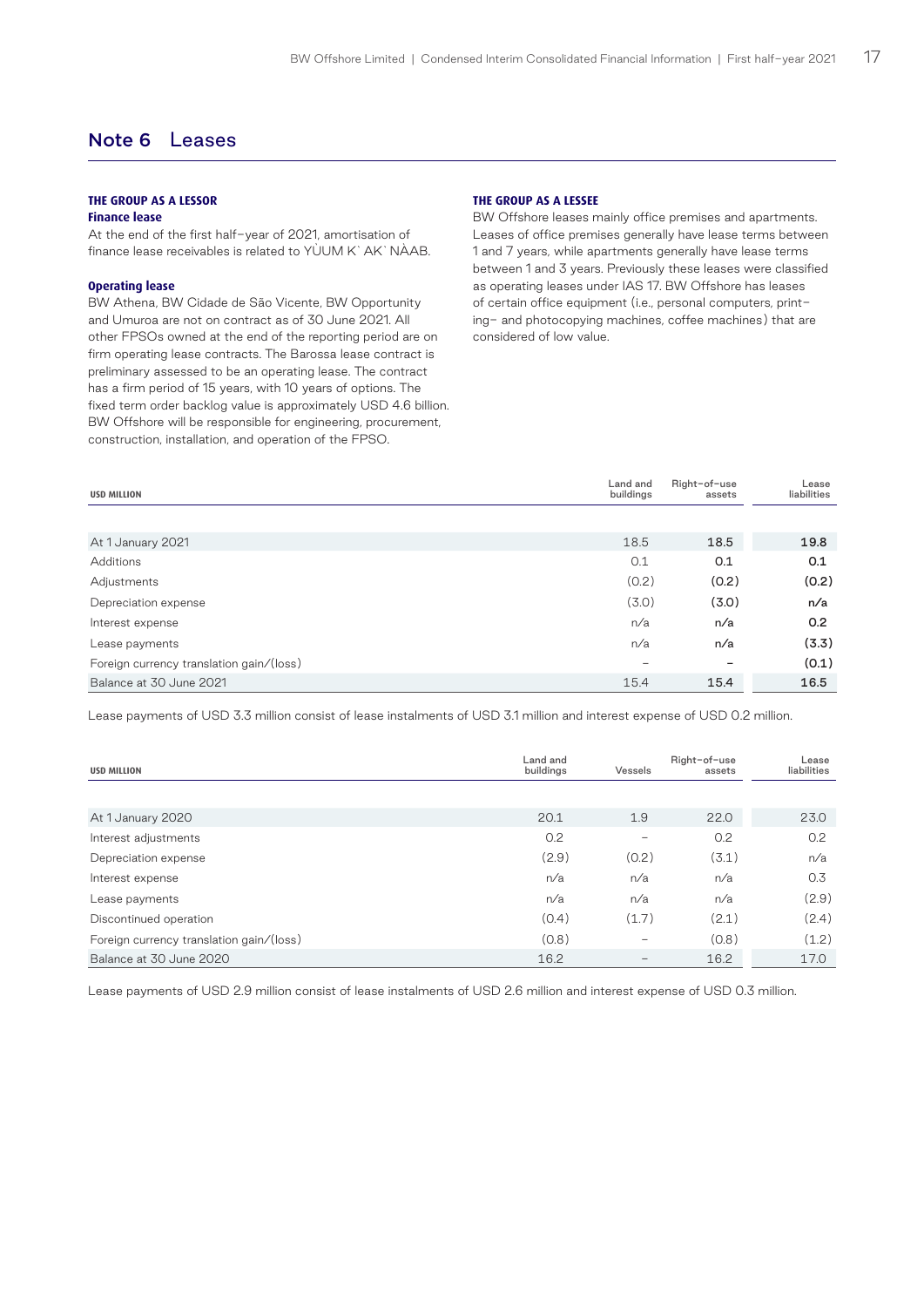### Note 7 Capital and reserves

The number of issued shares was 184,956,320 at 30 June 2021 (184,956,320). There were 214,000,000 authorised shares at 30 June 2021 (214,000,000).

Following the long-term bonus plan pay out (reference to Note 12), the Company held a total of 4,141,437 treasury shares at 30 June 2021.

Cash dividend for Q4 2020 and Q1 2021 was paid in March 2021 and June 2021 with USD 0,035 per share.

#### **NON-CONTROLLING INTERESTS**

BW Offshore Limited has through BW Catcher Limited issued preference shares with a preferential dividend right to ICBC Financial Leasing Co., Ltd. (ICBCL) for an aggregate subscription price of USD 275,000,000. The company plans to redeem the preference shares in full over an estimated term of 12 years. The aggregate redemption and dividend payments on the preference shares are estimated to reflect approximately 25-30% of the estimated free cash flow after debt servicing in the Catcher contract over a similar term. The net proceeds from the issue of the preference shares will be used for general corporate purposes. The investment by ICBCL is presented as a non-controlling interest in the statement of financial position of BW Offshore.

On 12 March 2021, BW Ideol AS was listed at Euronext Growth Oslo. Following the IPO, BW Offshore's ownership in BW Ideol AS was reduced from 100% to 53.9%. As a result of the stabilisation period ended at 16 April 2021, BW Offshore's ownership was further reduced to 53.2%. The remaining 46.8 % of the investment is presented as non-controlling interests in the consolidated statement of financial position of BW Offshore (Reference to Note 11 Business Combinations).

## Note 8 Interest-bearing debt

#### **NON-CURRENT DEBT**

The Company had the following long-term interest-bearing debt:

| <b>USD MILLION</b>                       | 30.06.2021 | 30.06.2020 | 31.12.2020 |
|------------------------------------------|------------|------------|------------|
|                                          |            |            |            |
| USD 672.5 million Corporate facility     | 249.0      | 320.5      | 221.5      |
| Convertible bond                         | 259.5      | 249.9      | 254.5      |
| BWO05 - NOK 900 million bond             | 104.0      | 92.7       | 104.2      |
| Catcher USD 800 million facility         | 313.2      | 426.4      | 369.8      |
| Petróleo Nautipa USD 80 million facility | 4.0        | 12.0       | 8.0        |
| <b>BW</b> Ideol facilities               | 7.8        |            |            |
| Total                                    | 937.5      | 1.101.5    | 958.0      |

#### **CURRENT DEBT**

The Company had the following current interest-bearing debt:

| <b>USD MILLION</b>                       | 30.06.2021 | 30.06.2020 | 31.12.2020 |
|------------------------------------------|------------|------------|------------|
|                                          |            |            |            |
| USD 672.5 million Corporate facility     | (2.1)      | (1.8)      | (2.3)      |
| Convertible bond                         | (0.6)      | (0.6)      | (0.6)      |
| BWO05 - NOK 900 million bond             | (0.4)      | (0.4)      | (0.4)      |
| Catcher USD 800 million facility         | 113.3      | 112.9      | 113.0      |
| Petróleo Nautipa USD 80 million facility | 8.0        | 9.8        | 8.0        |
| BW Ideol facilities                      | 1.3        |            |            |
| Total                                    | 119.5      | 119.9      | 117.7      |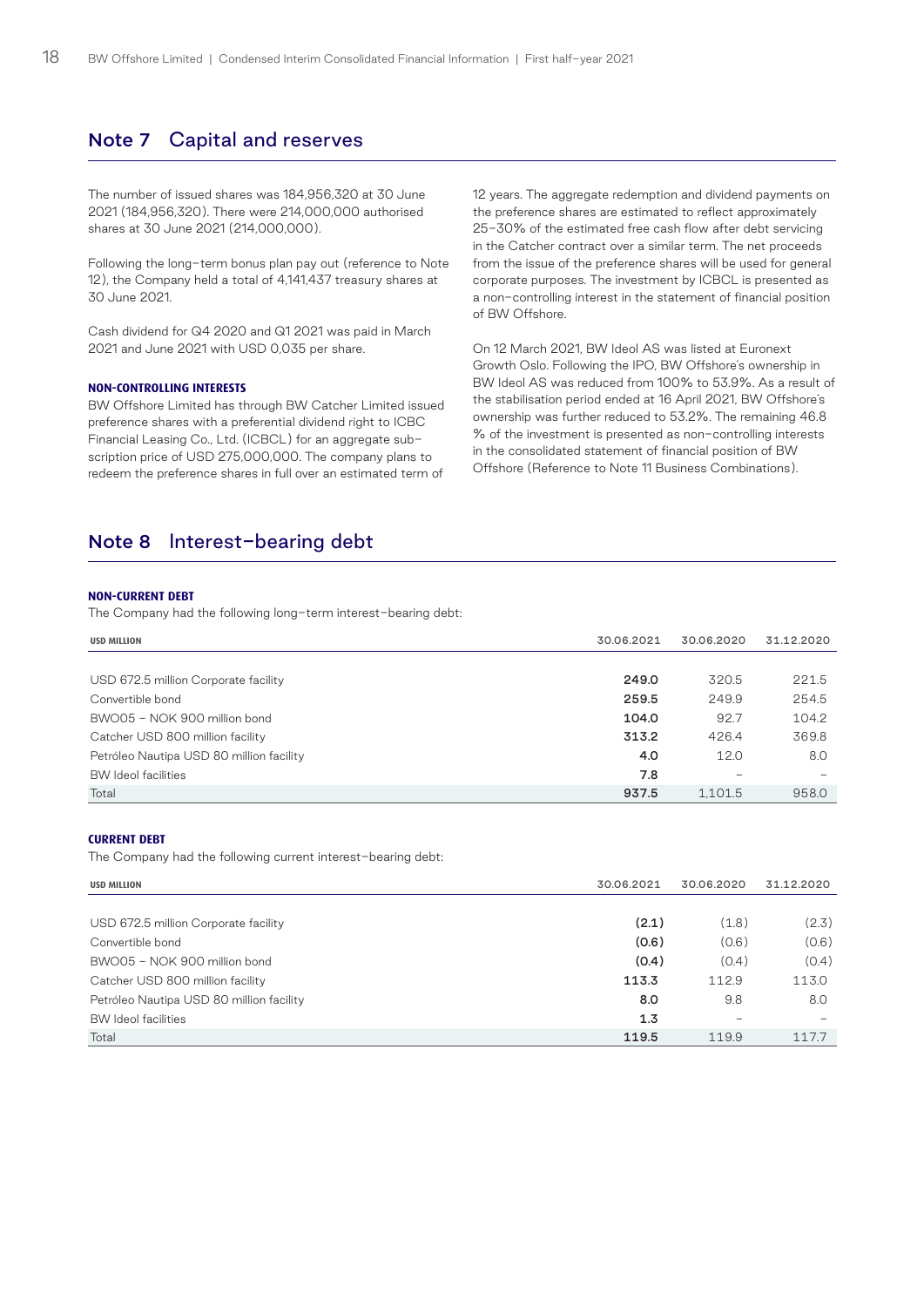#### **INSTALMENT OVERVIEW**

The following table sets out the maturity profile of the Company's interest-bearing debt based on contractual undiscounted payments.

| <b>USD MILLION</b>                       | Q3 21 | Q4 21             | Q1 22 | Q <sub>2</sub> 2 <sub>2</sub> | 2021 | 2022                     | $2023 -$<br>2025 | Beyond<br>2026           | Total   |
|------------------------------------------|-------|-------------------|-------|-------------------------------|------|--------------------------|------------------|--------------------------|---------|
|                                          |       |                   |       |                               |      |                          |                  |                          |         |
| USD 672.5 million Corporate facility     |       |                   |       |                               |      | $\overline{\phantom{0}}$ | 251.6            | $\overline{\phantom{0}}$ | 251.6   |
| Convertible bond USD 297.4 million       |       |                   |       |                               |      | $\overline{\phantom{0}}$ | 297.4            | $\overline{\phantom{0}}$ | 297.4   |
| BWO05 - NOK 900 million bond $1$         |       |                   |       |                               |      | -                        | 99.0             | -                        | 99.0    |
| Catcher USD 800 million facility         | 28.6  | 28.6              | 28.6  | 28.6                          | 57.2 | 114.3                    | 257.1            | $\overline{\phantom{0}}$ | 428.6   |
| Petroleo Nautipa USD 80 million facility | 4.0   | $\qquad \qquad -$ | 4.0   | $\overline{\phantom{0}}$      | 4.0  | 8.0                      |                  | -                        | 12.0    |
| <b>BW</b> Ideol facilities               | 0.6   | 0.4               | 0.7   | 0.6                           | 1.0  | 2.3                      | 6.2              | 4.7                      | 14.2    |
| Total                                    | 33.2  | 29.0              | 33.3  | 29.2                          | 62.2 | 124.6                    | 911.3            | 4.7                      | 1.102.8 |

1) Bond loan illustrated at swapped USD/NOK rate

#### **COVENANTS**

The USD 672.5 Corporate facility is subject to certain covenants, including minimum book equity of at least 25% of total assets, debt to EBITDA of maximum 5.5, minimum USD 75.0 million available liquidity and interest coverage ratio of minimum 3.0.

The Catcher USD 800 million facility and the Petróleo Nautipa USD 80 million facility are subject to certain covenants, including minimum book equity of at least 25% of total assets,

debt to EBITDA of maximum 5.5, minimum USD 75.0 million available liquidity and interest coverage ratio of minimum 3.0.

The bond loan is subject to certain covenants, including minimum book equity of at least 25% of total assets and minimum USD 75 million available liquidity including undrawn amounts available for utilisation by the Company.

As per end of first half-year 2021, the Company is in compliance with all covenants.

# Note 9 Other non-current liabilities

Other long-term liabilities comprise upfront payments related to charter contracts. Payments received under operating leases are recognised as operating revenue on a straight-line basis over the lease term. This implies that there might be significant timing differences between cash flow and recognised revenue from a particular lease.

## Note 10 Capital commitments

Total unrecognised contractual capital commitments at 30 June 2021 amounted to USD 500.7 million (corresponding figure for 30 June 2020 was USD 42.6 million including discontinued operation). At 30 June 2021, this is mainly related to the Barossa project and ongoing life extension activities and operation.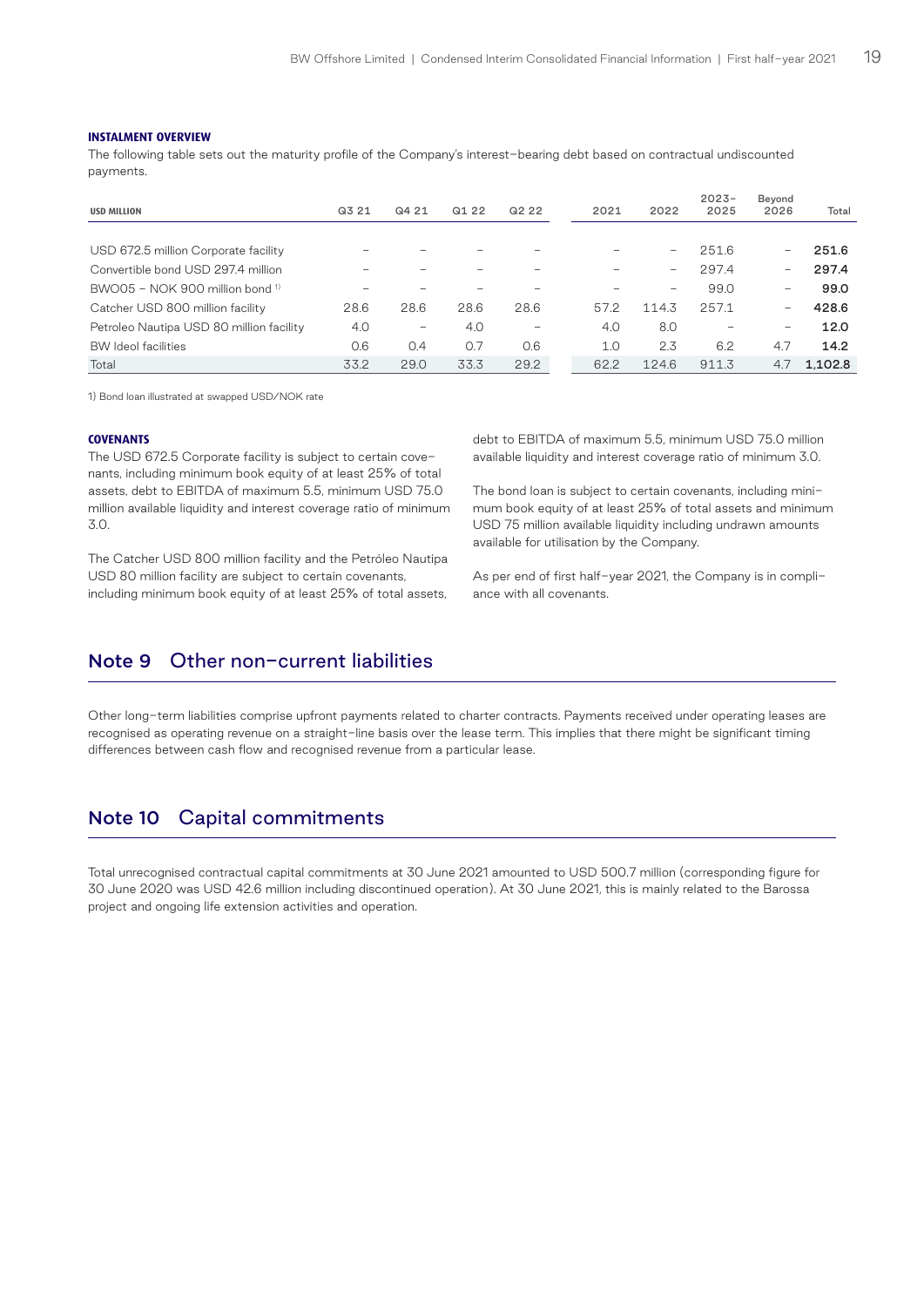# Note 11 Business combinations

On 21 February 2021, the Group acquired 100% of the shares in Ideol S.A., an offshore floating wind provider, for consideration of USD 94.5 million. The listing of BW Ideol AS on Euronext Growth in Oslo on 18 March with BW Offshore ownership of 53.2% of the shares followed a successful Private Placement which attracted strong interest from leading domestic and international investors, including specialist renewable energy investors, raising gross proceeds of NOK 519.6 million.

The strategic rationale for acquiring Ideol S.A. is to create a vehicle for investing in floating offshore wind to capture energy transition opportunities.

Included in the identifiable assets and liabilities acquired at the date of acquisition of Ideol S.A. are inputs (primarily technology), processes and an organised workforce. The Group has determined that together the acquired inputs and processes significantly contribute to the ability to create revenue. The Group has concluded that this is acquisition of a business.

#### **CONSIDERATION TRANSFERRED**

**USD MILLION**

**USD MILLION**

| Cash                                             | 62.2 |
|--------------------------------------------------|------|
| Contribution in kind (5,815,240 shares à NOK 47) | 32.3 |
| Total consideration transferred                  | 94.5 |

#### **ACQUISITION-RELATED COSTS**

The Group incurred acquisition-related costs of USD 1.3 million on external legal fees and due diligence costs. These costs have been included in operating expenses in the consolidated statement of profit or loss.

#### **IDENTIFIABLE ASSETS ACQUIRED AND LIABILITIES ASSUMED**

The following table summarises the recognised amounts of assets and liabilities assumed at the date of acquisition.

| <b>UJU MILLIVIY</b>                        |        |
|--------------------------------------------|--------|
|                                            |        |
| Intangible assets - R&D and software       | 4.6    |
| Intangible assets - Technology             | 71.2   |
| Property, plant & equipment                | 17.0   |
| Other non-current assets                   | 0.5    |
| Trade receivables and other current assets | 3.7    |
| Cash and cash equivalents                  | 2.5    |
| Interest-bearing debt                      | (8.8)  |
| Other non-current liabilities              | (8.0)  |
| Deferred tax liabilities                   | (15.7) |
| Trade and other payables                   | (4.0)  |
| Other timing adjustments                   | 1.5    |
| Total identifiable net assets acquired     | 64.5   |

#### **Measurement of fair values**

The fair value of BW Ideol's intangible assets (patented technology) has been measured provisionally, pending completion of an independent valuation. Management's provisional assessment of the fair value is USD 71.2 million. If new information obtained within one year of the date of acquisition about facts and circumstances that existed at the date of acquisition, then the accounting for the acquisition will be revised.

#### **GOODWILL**

Goodwill arising from the acquisition has been recognised as follows:

#### **USD MILLION**

| Total consideration transferred       | 94.5   |
|---------------------------------------|--------|
| Fair value of identifiable net assets | (64.5) |
| Goodwill                              | 30.0   |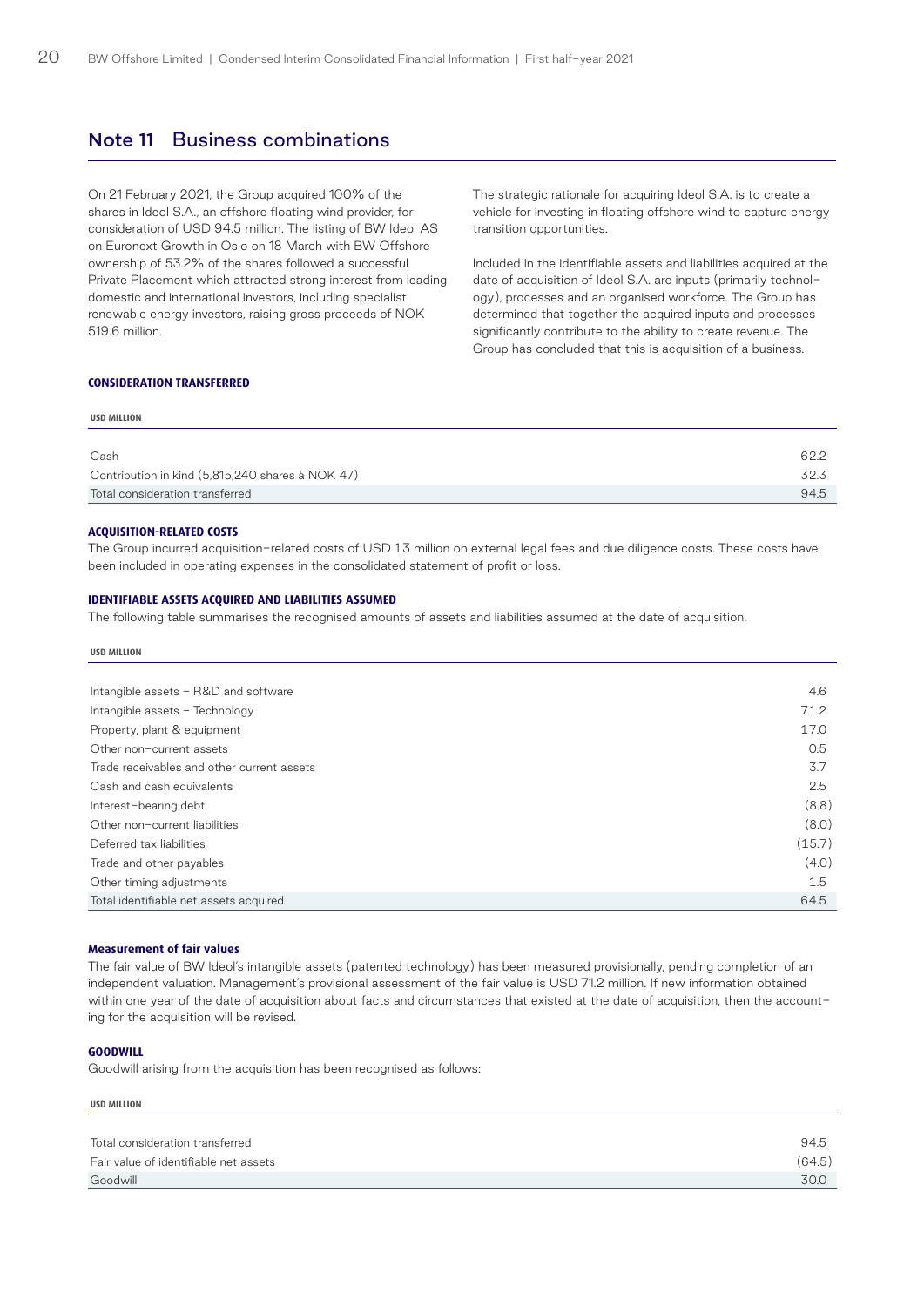## Note 12 Related parties

On the 26 February 2021, under the third annual award under the Long-Term Incentive Programme (LTIP), BW Offshore awarded 305.500 options to CEO Marco Beenen, 100.375 options to CCO Rune Ø. Bjorbekk, 100.375 options to CFO Ståle Andreassen, 100.375 options to COO Kei Ikeda and 100.375 options to General Counsel Magda Vakil.

The total number of options awarded under the LTIP for 2021 is 1,849,600 where each option will give the holder the right to acquire one BW Offshore share. A total of 60 BW Offshore employees have been invited to participate in the programme.

The strike price is NOK 42.38 and is calculated based on the volume weighted average share price five trading days prior to grant date, plus a premium of 15.76% (corresponding to 5% increase annually over 3 years). The options will have a vesting period of three years, followed by a three-years exercise period. The options will expire 6 years after the award date. The Company's exposure relating to the 2020 award is hedged by a Total Return Swap (TRS) agreement with financial exposure to 1,832,250 shares in BW Offshore.

On the 7 June 2021, under a long-term bonus plan, BW Offshore transferred 3,301 shares to CEO Marco Beenen, 3,279 shares to CCO Rune Bjorbekk and 4,806 shares to COO Kei Ikeda. The shares will be restricted until June 2022.

# Note 13 Subsequent events

No significant events occurred after the reporting period.

# Key figures

| <b>USD MILLION</b>                      | Note                  | 1H 2021 | 1H 2020  | FY 2020  |
|-----------------------------------------|-----------------------|---------|----------|----------|
|                                         |                       |         |          |          |
| EBITDA-margin                           | 1                     | 47.3%   | 52.5%    | 49.2%    |
| Equity ratio                            | $\mathbf{2}^{\prime}$ | 39.9%   | 35.8%    | 36.5%    |
| Return on equity                        | 3                     | 25.1%   | $-30.7%$ | $-19.4%$ |
| Return on capital employed              | 4                     | 5.9%    | $-10.2%$ | $-4.9%$  |
| Net interest-bearing debt (USD million) | 5                     | 854.4   | 1,015.4  | 936.1    |
| Cash flow per share (USD)               | 6                     | 1.11    | 1.16     | 2.09     |
| $EPS - basic (USD)$                     | 7                     | 0.59    | (1.36)   | (1.51)   |
| EPS - diluted (USD)                     | 7                     | 0.52    | (1.13)   | (1.24)   |
| Shares - end of period (million)        |                       | 180.8   | 180.8    | 180.8    |
| Share price (NOK)                       |                       | 30.8    | 31.6     | 37.7     |
| Market cap (NOKm)                       |                       | 5,565   | 5.845    | 6,820    |
| Market cap (USDm)                       |                       | 647     | 608      | 795      |

#### **Notes to key figures and definition of Alternative Performance Measures**

1 Earnings before interest, taxes, depreciation and amortisation / Operating revenues 2 Equity / Total assets

3 Annualised net profit / Equity previous period (adjusted for preference shares)

4 EBIT (annualised) / Capital employed previous period

 $5$  Interest bearing debt - cash and cash equivalents

6 Net cash flow from operating activities / Number of shares (weighted average)

7 Parent net profit / Number of shares end of period (adjusted for treasury shares)

BW Offshore discloses alternative performance measures in addition to those required by IFRS, as the Company believes these provide useful information regarding its historical financial performance.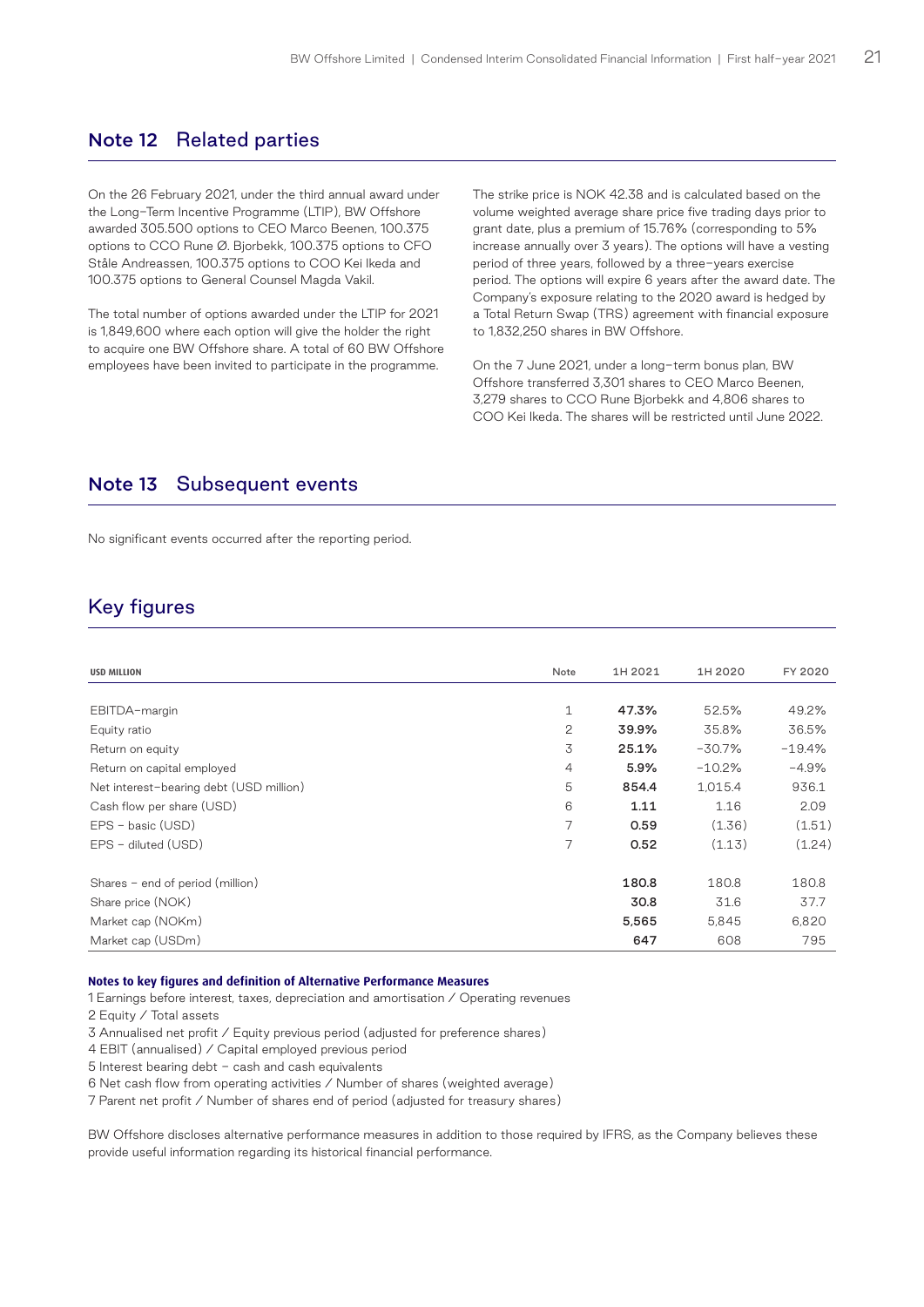# Alternative performance measures (APMs)

The Group discloses alternative performance measures in addition to those required by IFRS, as the Company believes these provide useful information to management, investors and security analysts regarding its historical financial performance.

#### **EBIT**

EBIT, as defined by the Group, means earnings before interest and tax.

#### **EBITDA**

EBITDA, as defined by the Group, means EBIT excluding depreciation and amortisation, impairment and disposal and gain from sale of tangible fixed asset. EBITDA may differ from similarly titled measures from other companies.

| <b>USD MILLION</b>                                                 | 1H 2021 | 1H 2020 | FY 2020 |
|--------------------------------------------------------------------|---------|---------|---------|
|                                                                    |         |         |         |
| Continuing operations                                              |         |         |         |
| Revenues                                                           | 426.1   | 468.7   | 886.3   |
| Operating expenses                                                 | (224.8) | (222.6) | (450.2) |
| Operating profit /(loss) before depreciation/amortisation (EBITDA) | 201.3   | 246.1   | 436.1   |
|                                                                    |         |         |         |
| Depreciation                                                       | (131.0) | (157.9) | (282.5) |
| Amortisation                                                       | (2.2)   | (0.8)   | (1.5)   |
| Impairment vessels and other assets                                | (4.2)   | (233.1) | (292.7) |
| Net gain/(loss) on sale of tangible fixed assets                   | 0.1     |         |         |
| Operating profit/(loss) (EBIT)                                     | 64.0    | (145.7) | (140.6) |

#### **CAPITAL EXPENDITURES**

Capital expenditures means investments in vessels, intangible assets and property and other equipment, including capitalised interest and asset retirement obligations. Capital expenditure may differ from investment in operating fixed assets and intangible assets presented in the consolidated statement of cash flows, as capital expenditure may also contain non-cash transactions.

| <b>USD MILLION</b>                                              | 1H 2021         | 1H 2020 | FY 2020 |
|-----------------------------------------------------------------|-----------------|---------|---------|
|                                                                 |                 |         |         |
| Vessels and property, plant & equipment                         | 65.9            | 17.0    | 37.8    |
| Tangible E&P assets                                             | $\qquad \qquad$ | 23.0    | 23.0    |
| Intangible assets                                               | 0.4             | 7.8     | 7.6     |
| Total capital expenditures                                      | 66.3            | 47.8    | 68.4    |
|                                                                 |                 |         |         |
| Changes in working capital and asset retirement obligation      | (10.4)          | 18.4    | 15.6    |
| Investment in property, plant & equipment and intangible assets | 55.9            | 66.2    | 84.0    |

#### **NET INTEREST-BEARING DEBT**

Net interest-bearing debt is defined as short-term and long-term interest-bearing debt less cash and cash equivalents.

| <b>USD MILLION</b>               | 1H 2021 | 1H 2020 | FY 2020 |
|----------------------------------|---------|---------|---------|
|                                  |         |         |         |
| Cash and cash equivalents        | (202.6) | (206.0) | (139.6) |
| Long-term interest-bearing debt  | 937.5   | 1.101.5 | 958.0   |
| Short-term interest-bearing debt | 119.5   | 119.9   | 117.7   |
| Net interest-bearing debt        | 854.4   | 1.015.4 | 936.1   |

#### **ORDER BACKLOG**

Order backlog is defined as the aggregated revenue backlog from firm contracts and probable options.

#### **FIXED TERM ORDER BACKLOG**

Fixed term order backlog is defined as the aggregated revenue backlog from firm contracts.

#### **EQUITY RATIO**

Equity ratio is an indicator of the relative proportion of equity used to finance the Group's assets, defined as total equity divided by total assets.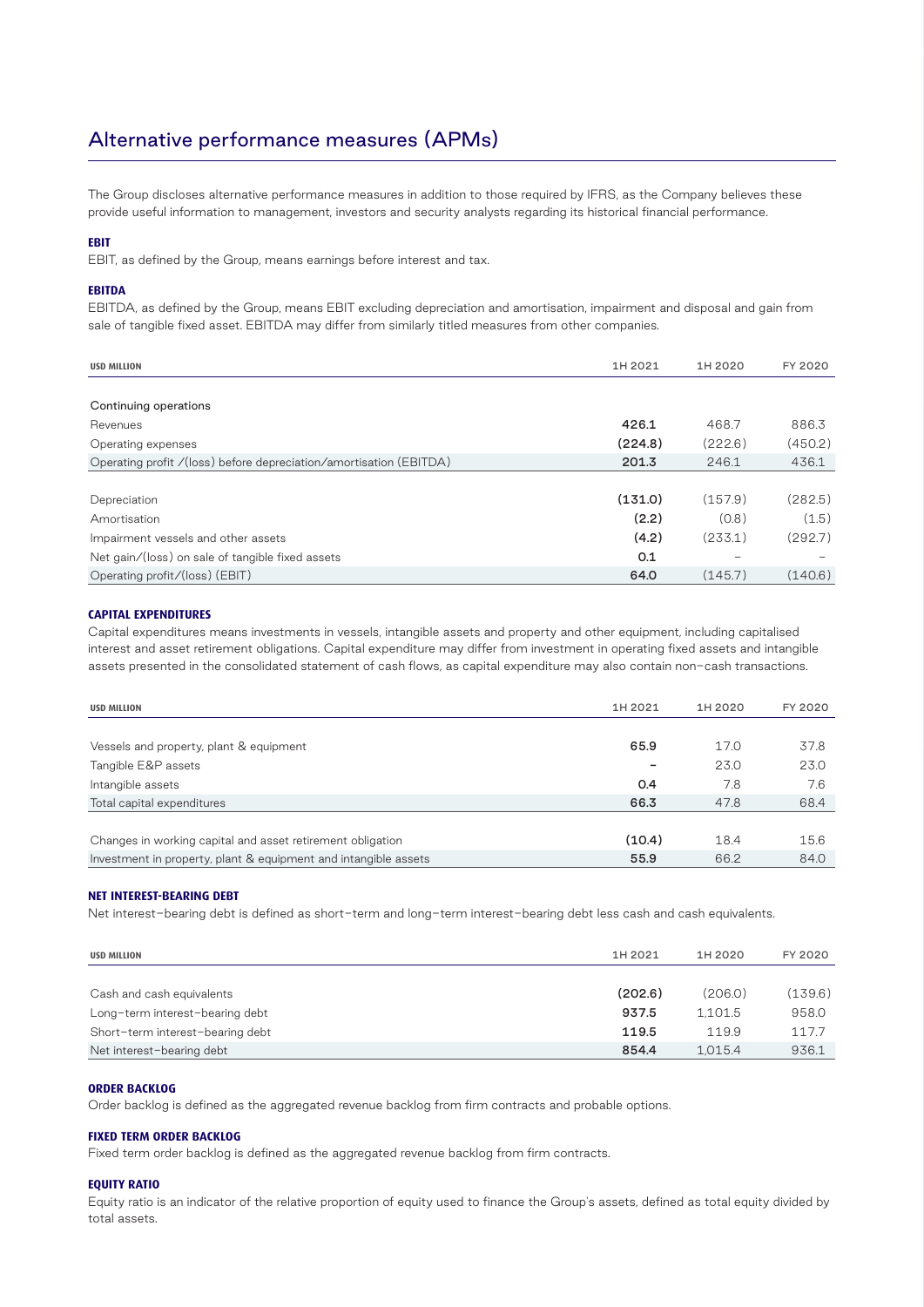Design: Artbox AS. Trykk: Printbox AS.